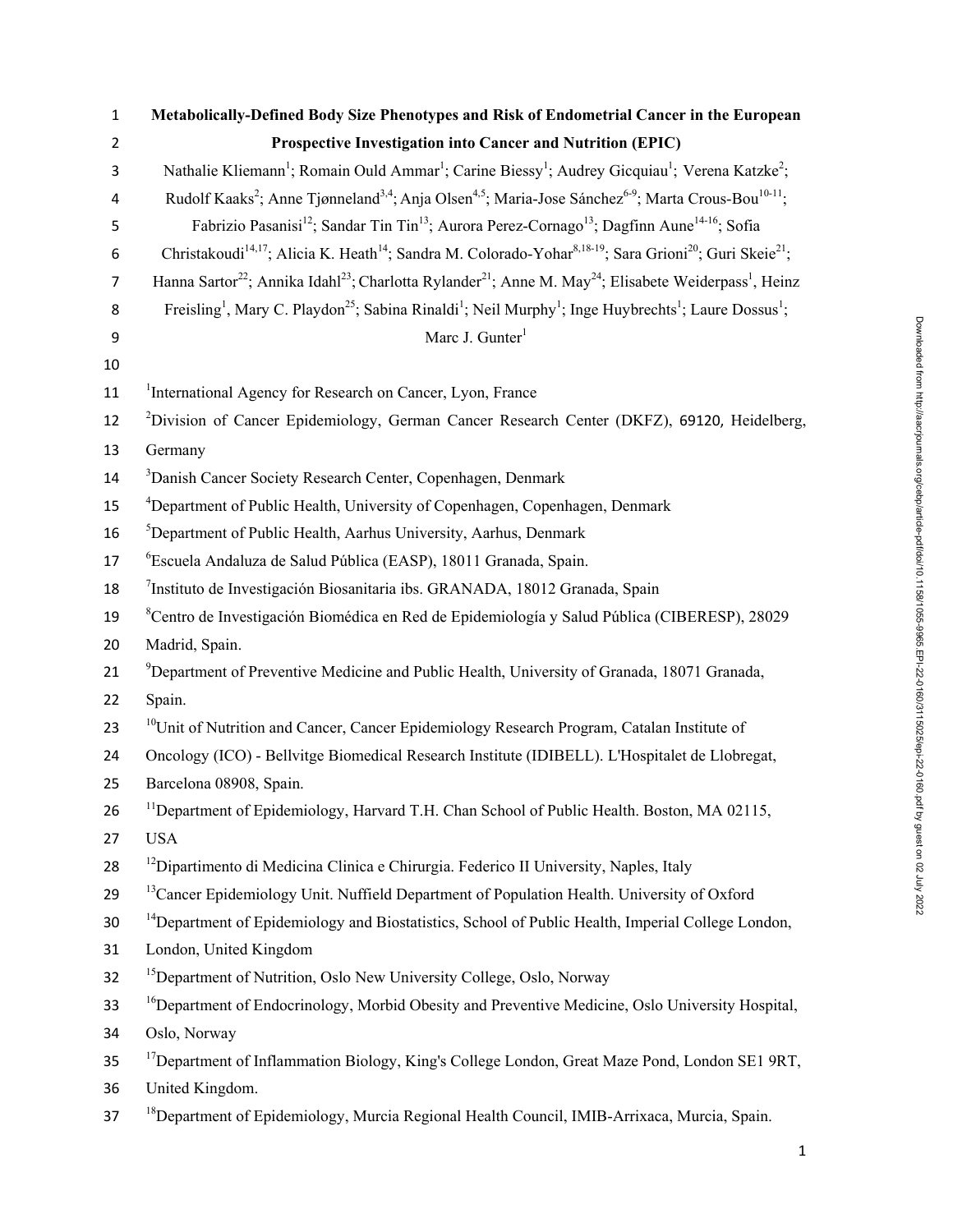- <sup>19</sup> Research Group on Demography and Health, National Faculty of Public Health, University of
- Antioquia, Medellín, Colombia
- <sup>20</sup> Epidemiology and Prevention Unit. Fondazione IRCCS Istituto Nazionale dei Tumori di Milano.
- <sup>21</sup> Department of community medicine. UIT the Arctic University of Norway. N-9037 Tromsø.
- Norway
- 43 <sup>22</sup>Diagnostic Radiology, Lund University
- <sup>23</sup> Department of Clinical Sciences, Obstetrics and Gynecology, Umeå University, SE-901 85 Umeå,
- Sweden
- <sup>24</sup> Julius Center for Health Sciences and Primary care, University Medical Center Utrecht, Utrecht
- University, The Netherlands
- <sup>25</sup> Department of Nutrition and Integrative Physiology, University of Utah, Salt Lake City, Utah, USA
- &
- Cancer Control and Population Sciences, Huntsman Cancer Institute, University of Utah, Salt Lake
- City, Utah, USA
- 

# **CORRESPONDING AUTHOR**

- Marc J Gunter
- International Agency for Research on Cancer
- World Health Organization
- 150 cours Albert Thomas
- 69372 Lyon CEDEX 08, France
- Off. +33 472 738 14
- Email: GunterM@iarc.fr

# **RUNNING TITLE:**

- Metabolic Dysfunction and Risk of Endometrial Cancer
- 

# **CONFLICTS OF INTEREST**

The authors declare no potential conflicts of interest.

- 
- 
- 
-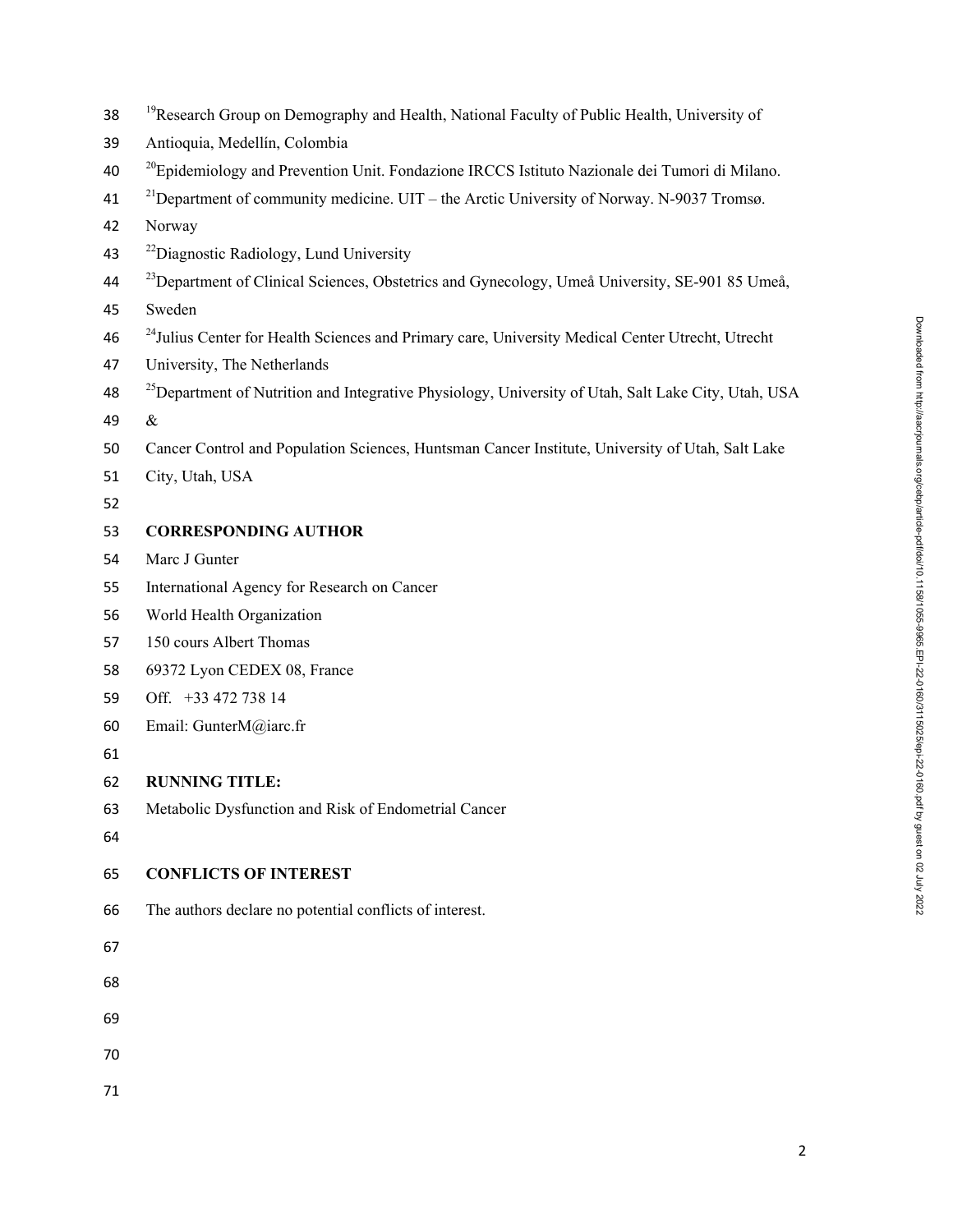## **ABSTRACT**

#### **Background**

Obesity is a risk factor for endometrial cancer but whether metabolic dysfunction is associated with endometrial cancer independent of body size is not known.

### **Methods**

- The association of metabolically-defined body size phenotypes with endometrial cancer risk was
- investigated in a nested case-control study (817 cases/ 817 controls) within the European Prospective
- Investigation into Cancer and Nutrition (EPIC). Concentrations of C-peptide were used to define
- 80 metabolically healthy (MH;  $\lt 1^{\text{st}}$  tertile) and metabolically unhealthy (MU;  $\geq 1^{\text{st}}$  tertile) status among
- 81 the control participants. These metabolic health definitions were combined with normal weight (NW;
- 82 Body Mass Index  $(BMI) \leq 25kg/m^2$  or Waist Circumference (WC) $\leq 80cm$  or Waist-to-Hip Ratio
- 83 (WHR)<0.8) and overweight (OW; BMI≥25kg/m<sup>2</sup> or WC≥80cm or WHR≥0.8) status, generating four
- phenotype groups for each anthropometric measure: (1)MH/NW, (2)MH/OW (3)MU/NW and
- (4)MU/OW.

#### **Results**

- In a multivariable-adjusted conditional logistic regression model, compared with MH/NW
- 88 individuals, endometrial cancer risk was higher among those classified as MU/NW ( $OR_{WC}$ =1.48;
- 89 95%CI 1.05-2.10 and OR<sub>WHR</sub>=1.68; 95%CI 1.21-2.35) and MU/OW (OR<sub>BMI</sub>=2.38, 95%CI 1.73-3.27;
- 90 OR<sub>WC</sub>=2.69, 95%CI 1.92-3.77 and OR<sub>WHR</sub>=1.83, 95%CI 1.32-2.54). MH/OW individuals were also at
- 91 increased endometrial cancer risk compared to MH/NW individuals  $(OR_{WC} = 1.94, 95\% \text{CI } 1.24-3.04)$ .

### **Conclusions**

Women with metabolic dysfunction appear to have higher risk of endometrial cancer regardless of their body size. However, overweight status raises endometrial cancer risk even among women with lower insulin levels, suggesting that obesity-related pathways are relevant for the development of this cancer beyond insulin.

# **Impact**

Classifying women by metabolic health may be of greater utility in identifying those at higher risk for endometrial cancer than anthropometry *per se*.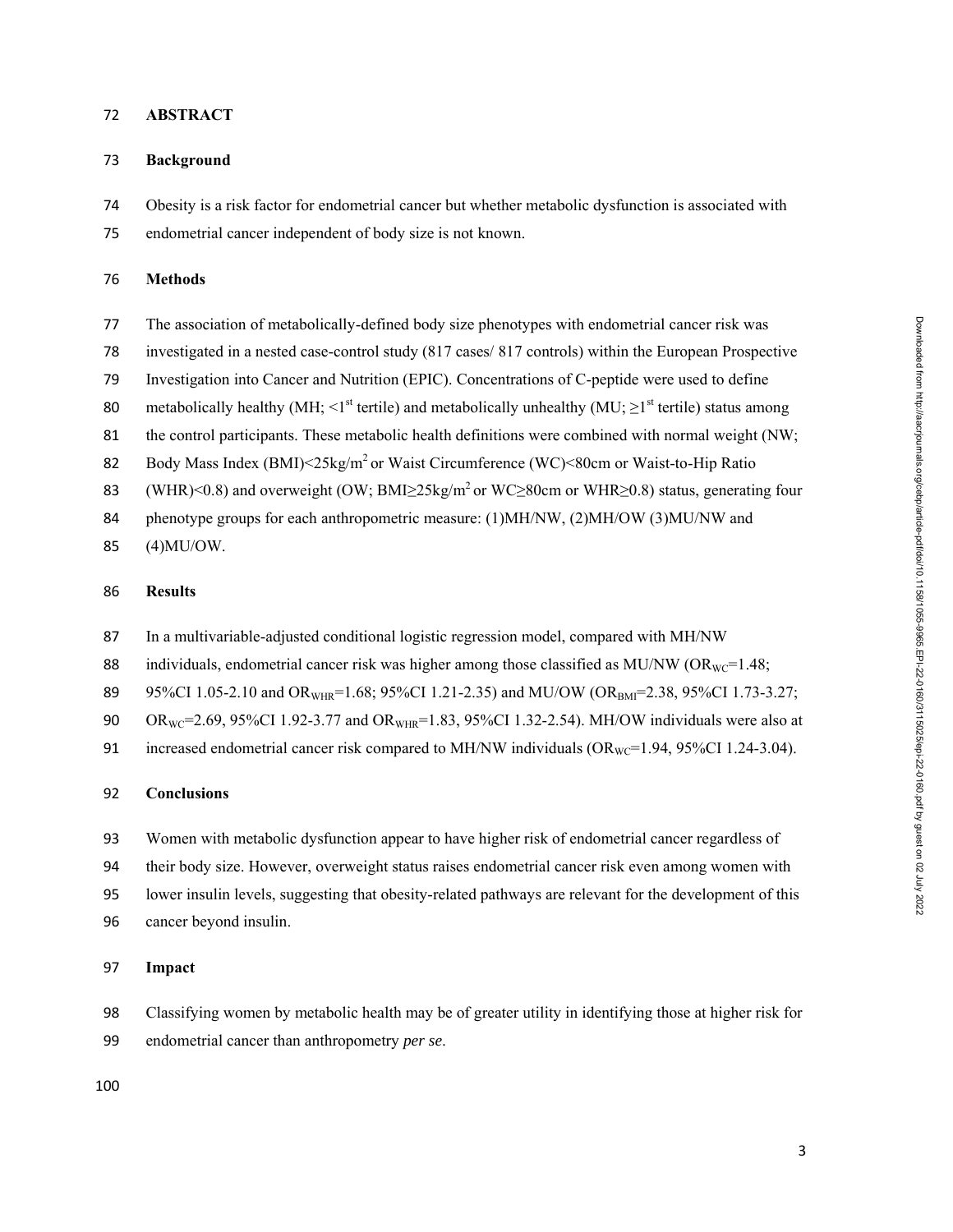#### **INTRODUCTION**

Endometrial cancer is the second most common gynecological cancer worldwide, with 604,127 new

103 cases and 341,831 deaths reported in 2020 (1). Higher body mass index (BMI≥25 kg/m<sup>2</sup>) is a well-

established risk factor for endometrial cancer (2–5). A meta-analysis of prospective studies has shown

105 that every 5 kg/m<sup>2</sup> increase in BMI is associated with a 60% increase in endometrial cancer risk (6).

Recently, several studies have also shown that waist circumference (WC) and waist-to-hip ratio (WHR),

both indicators of central adiposity, may be associated with endometrial cancer risk independently of

BMI (7,8). Potential biological mechanisms linking obesity with endometrial cancer development

include alterations in the metabolism of endogenous hormones, such as sex steroids, insulin and

inflammation (9–11).

Hyperinsulinemia, a condition characterized by elevated levels of insulin in the fasting state, has been

positively associated with endometrial cancer risk in several prospective studies (12,13), and in a

Mendelian randomization analysis (5). C-peptide levels, a marker for pancreatic insulin secretion, have

also generally been associated with endometrial cancer risk (12,14). Mechanistically, insulin may

promote endometrial cancer development through direct mitogenic effects on the growth of

endometrial cancer cells, and indirectly via sex hormone disruption (15,16).

Metabolic dysfunction has been associated with a number of adverse health outcomes independent of BMI (17–26). Indeed, over a third of adults in the normal weight range may have metabolic dysfunction that puts them at elevated cardiometabolic disease risk (27). Accumulating evidence suggests that individuals with metabolic dysfunction, either in the normal weight or overweight/obese BMI range, are at greater risk of developing colorectal, breast, pancreatic, prostate and bladder cancers, compared to subjects who are metabolically healthy (17,18,24,25,28). However, whether metabolic dysregulation also raises endometrial cancer risk independent of obesity is less clear. A study conducted within the Framingham Heart Study found that metabolic dysregulation (based on elevated blood glucose) was associated with higher risk of endometrial cancer among women with overweight and obesity, but not among women within the normal range of BMI and WHR (20). However, another study in the SEER-Medicare linked database found that metabolic syndrome (comprised of having three or more parameters out of clinical range including central obesity, fasting glucose, blood pressure and triglycerides) remained associated with endometrial cancer even after adjusting for level of obesity (29). However, to our knowledge no studies have specifically evaluated hyperinsulinemia in association with endometrial cancer according to body size in a large-scale prospective cohort.

To address these current gaps in the literature, we conducted an investigation of metabolically-defined body size phenotypes (based on C-peptide levels combined with anthropometric measures) and their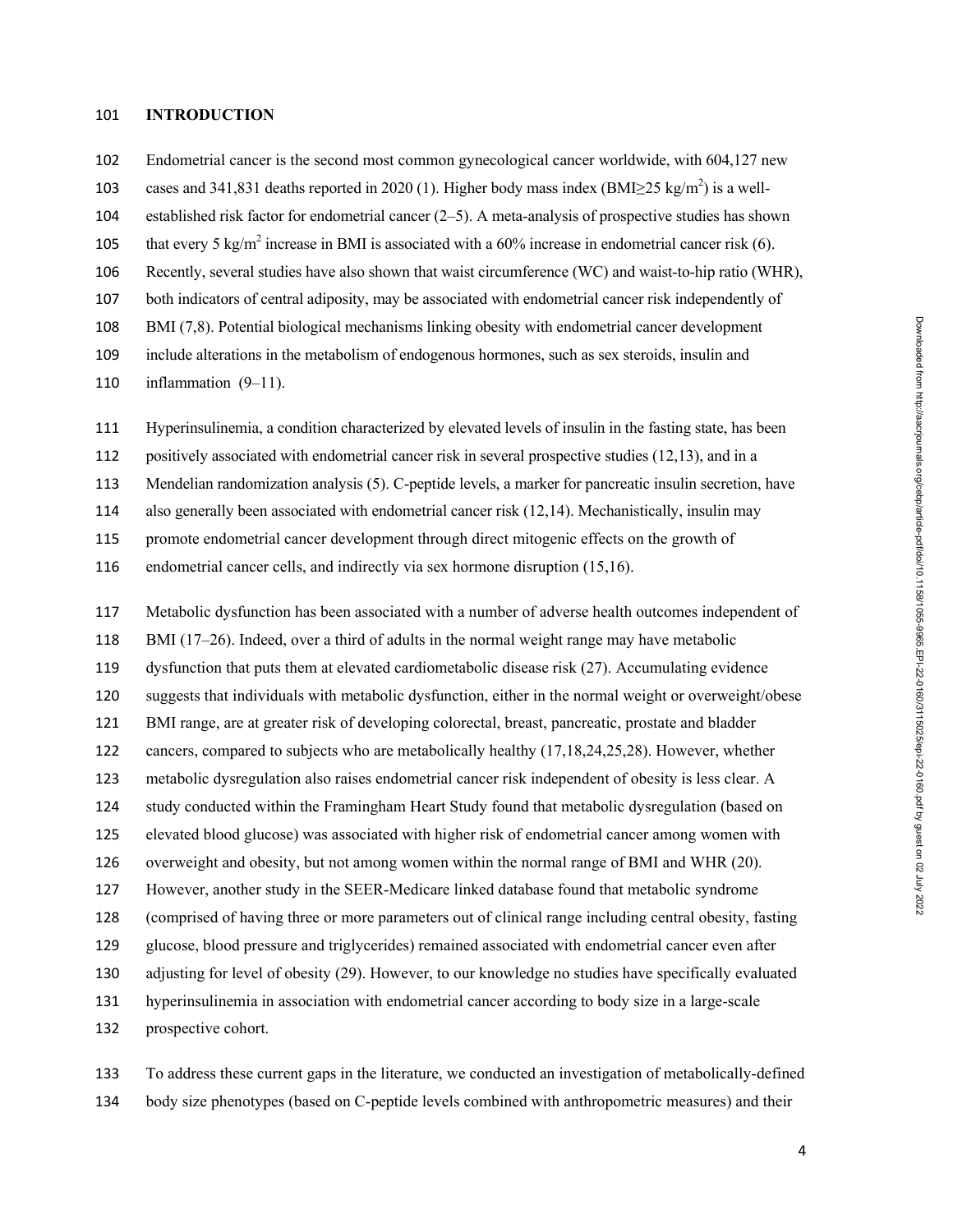Prospective Investigation into Cancer and Nutrition (EPIC).

## **MATERIALS AND METHODS**

#### **Study Population**

- EPIC is an ongoing multicenter prospective cohort study designed to assess the relationship between
- diet, lifestyle and genetic and metabolic factors with cancer and other chronic diseases. A detailed
- description of the cohort has been published elsewhere (30,31). In summary, a total of 521,324
- 142 participants (~70% female) were recruited between 1992 and 2000 from 23 centers across ten
- European countries (Denmark, France, Germany, Greece, Italy, the Netherlands, Norway, Spain,
- Sweden, and the United Kingdom). Written informed consent was provided by all participants. The
- study was in accordance with human subjects' protection principles (Declaration of Helsinki) and was
- approved by the ethical review boards from the International Agency for Research on Cancer (IARC)
- and from all local centers.

#### **Follow-up and Ascertainment of Endometrial Cancer**

Incident endometrial cancer cases were identified using cancer registries in Norway, United Kingdom, Spain, Italy, and the Netherlands and using a combination of sources such as active follow-up of study subjects, cancer and pathology registries and health insurance records in France and Germany. The collection and standardization of clinical and pathological data on each cancer site was perfomed following a detailed protocol. The end of follow-up was established as the latest date of follow-up for cancer incidence, death or end of follow-up, whichever came first. Censoring dates for complete follow-up from cancer registries were between December 2009 and December 2013. Endometrial 156 cancer cases (C540-549) were identified using the  $10^{th}$  Revision of the International Classification of 157 Diseases ICD-10) and the 3<sup>rd</sup> Revision of the International Classification of Diseases for Oncology (ICD-O-3). Endometrial cancer type 1 histologies included endometrioid adenocarcinoma, adenosquamous carcinoma, adenocarcinoma with squamous metaplasia, adenocarcinoma not otherwise specified, adenocarcinoma in adenomatous polyp, mucinous adenocarcinoma, mucin-producing adenocarcinoma (codes 8380, 8560, 8570, 8140, 8210, 8480, 8481). The inclusion of adenocarcinoma not otherwise specified in Type 1 is justified because endometrioid adenocarcinoma is the most common type of adenocarcinoma. Type 2 histologies included squamous cell carcinoma, clear cell adenocarcinoma, mixed cell adenocarcinoma, serous cystadenocarcinoma, papillary serous cystadenocarcinoma (codes 8070, 8310, 8323, 8441, 8460). Other histologies were not classified into either type (codes 8000, 8010, 8020, 8260, 8950, 8980).

#### **Selection of Case and Control Subjects**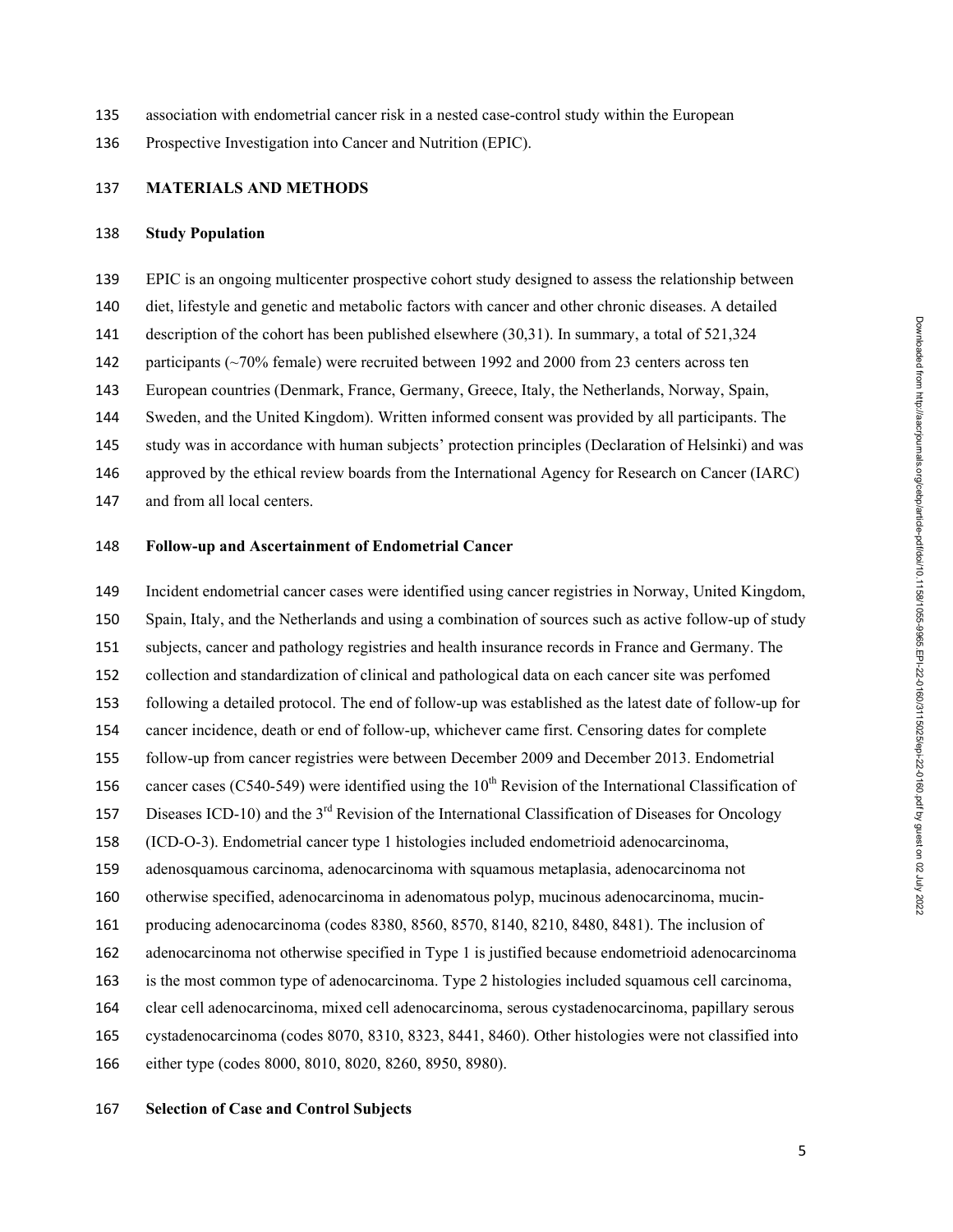- end of the follow up in each study center. Women who had a previous cancer or had undergone
- hysterectomy at the time of blood collection were excluded. For each case, one control participant was
- randomly chosen from the overall EPIC cohort of women who were free of cancer at the time of
- diagnosis of the index case. An incidence density sampling protocol for control selection was used,
- such that controls could include participants who became a case later in time, while each control could
- also be sampled more than once. The matching factors for cases and controls were study center,
- 175 fasting status, age at blood collection, time of day at blood collection  $(\pm 4 h)$ , menopausal status,
- exogenous hormone use and phase of menstrual cycle at blood collection.

#### **Laboratory Measurements**

- Blood samples were collected at baseline according to standardised procedures and stored in the
- central EPIC biorepository at IARC (−196°C, liquid nitrogen) for all countries included in this study.
- C-peptide was measured in two phases. In the first phase, 378 serum samples were measured by an
- immunoradiometric assay (Immunotech; Marseille, France), with intrabatch coefficients of variation
- (CV) <3% and interbatch CVs <11% for a C-peptide concentration of 0.50 nmol/l (14). In the second
- phase, 1256 plasma samples were measured by an ELISA assay (Mercodia; Uppsala, Sweden) with
- intrabatch coefficients of variation (CV) <7% and interbatch CVs <6% for a C-peptide concentration
- of 0.66 nmol/l (32). All measurements were performed in the immunoassay laboratory at IARC.
- Samples from matched case-control sets were assayed in the same analytical batch. Laboratory
- personnel were blinded to case-control status of the samples. Concentrations of C-peptide for cases
- and controls by method of analysis are presented in Supplementary table 1.

#### **Assessment of Anthropometric, Lifestyle, and Dietary Exposures**

All participants underwent assessment of anthropometrics, lifestyle, dietary intake, medical history and demographics at baseline. Standard protocols for the measurement of body weight and height were used in all centres, except for Oxford, and Norway where these were self-reported. However, previous studies have shown these self-reported anthropometric measures are valid for identifying associations in epidemiological studies (33,34). Assessed weight and height were used to calculate 195 BMI (kg/m<sup>2</sup>). Waist circumference (WC) was measured either at the narrowest torso circumference or at the midpoint between the lower ribs and iliac crest. WC was divided by hip circumference to generate the waist-to-hip ratio (WHR). Lifestyle and medical history self-reported questionnaires collected information on education, smoking status, alcohol consumption, and physical activity level, diabetes, and reproductive history (menopausal status, oral contraceptive use, menopausal hormone use, age at menarche and menopause, and age and number of full-term pregnancies). The validated Cambridge physical activity index was used to classify past-year physical activity levels in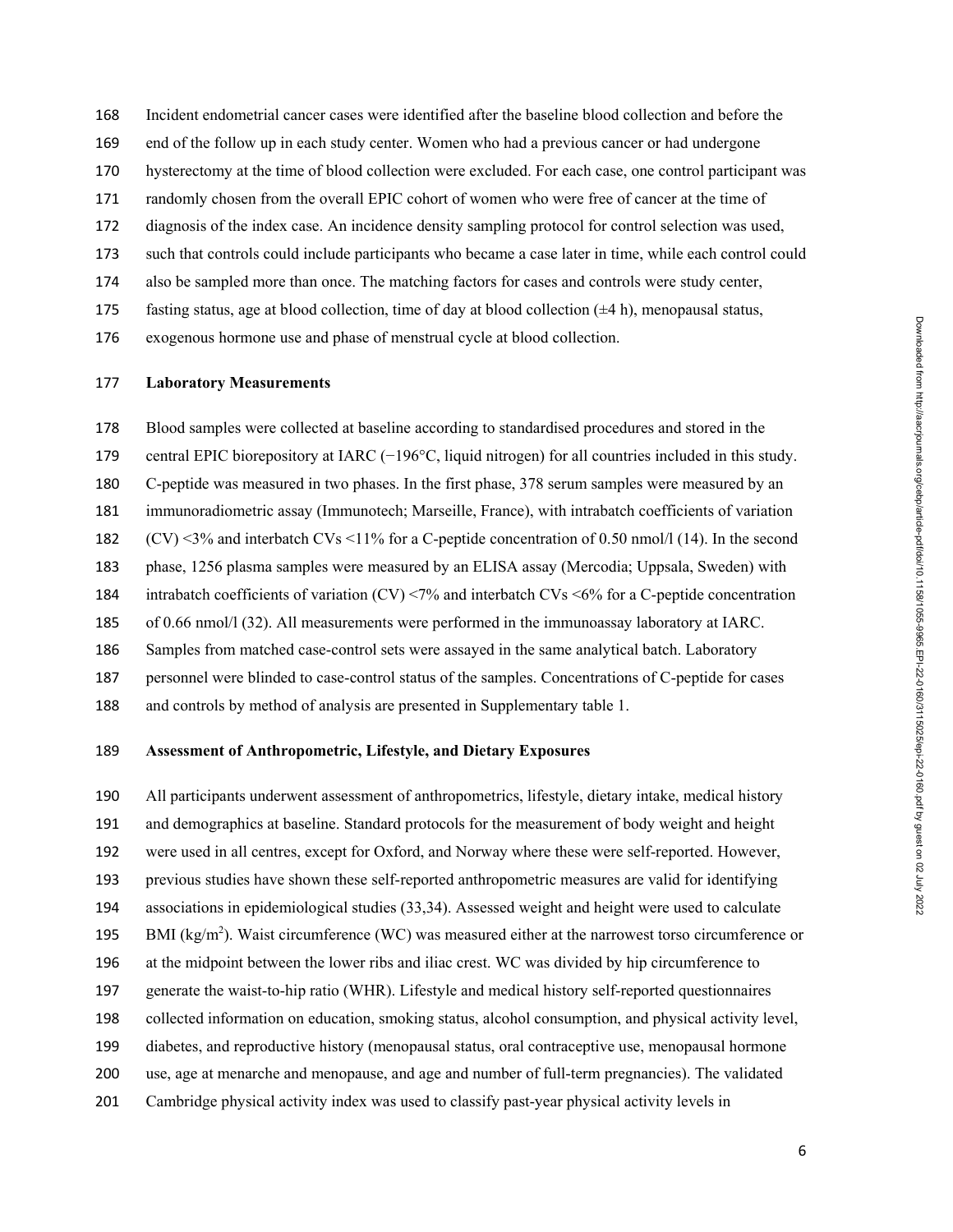- occupational, leisure and household domains (35). Validated country/centre-specific dietary
- questionnaires were used to obtain information on dietary intake. Different types of dietary
- questionnaires were used in each study centre, including semi-quantitative food frequency
- questionnaires (FFQ) with or without an estimation of individual average portion size and diet history
- questionnaires combining a FFQ and 7-day dietary recalls (30,31).

#### **Metabolically defined body size phenotype definitions**

- Concentrations of C-peptide amongst the control population were used to define metabolic health
- status. Individuals were classified as metabolically healthy (MH) if below the first tertile
- (Supplementary Table 2) or metabolically unhealthy (MU) if above the first tertile. This definition of
- metabolic health was derived given that the risk of endometrial cancer was elevated in women in the
- 212  $2^{nd}$  and  $3^{rd}$  tertiles of C-peptide compared to those in the 1<sup>st</sup> tertile (Supplementary Table 3).
- 213 Additionally, the same procedure was performed using quartiles  $(1<sup>st</sup>$  quartile as metabolically healthy)
- 214 and median values (<median as metabolically healthy) of C-peptide standardized concentration
- amongst the control population (Supplementary Table 2).
- 216 These metabolic health definitions were then combined with normal weight (NW; BMI<25 kg/m<sup>2</sup> or
- 217 WC< 80cm or WHR< 0.8) and overweight (OW; BMI $\geq$ 25 kg/m<sup>2</sup> or WC $\geq$  80 cm or WHR $\geq$  0.8) status,
- generating four phenotype groups for each of the three anthropometric measures separately (in total
- 12 groups (4x3)): metabolically healthy/normal weight (MH/NM); metabolically healthy/overweight
- (MH/OW); metabolically unhealthy/normal weight (MU/NW) and metabolically
- 221 unhealthy/overweight (MU/OW). The WC and WHR cut-points were based on those from the
- International Diabetes Federation (IDF)(36); which are gender and ethnic-specific cut-points for
- European populations.

# **Statistical analysis**

- Descriptive analyses were performed and differences between cases and controls were assessed using
- paired sample t-test for continuous variables and paired Chi-square test for categorical variables.
- Descriptive analyses were also performed between metabolically defined body size phenotype groups
- among the controls. As C-peptide was measured in two phases (in 2007 and then in 2019),
- standardized values were used in the analysis. The standardisation was done by phase of the
- measurements, with all features following the reduced, centered normal distribution (Mean=0 and
- SD=1). Partial Pearson correlations in the control group adjusted for batch and age at blood collection,
- between levels of C-peptide and anthropometrics variables were computed (Supplementary Table 4).
- Conditional logistic regression, stratified by case–control set, was used to compute odds ratios (ORs)
- and 95% confidence intervals (CIs) for the associations between metabolically-defined body size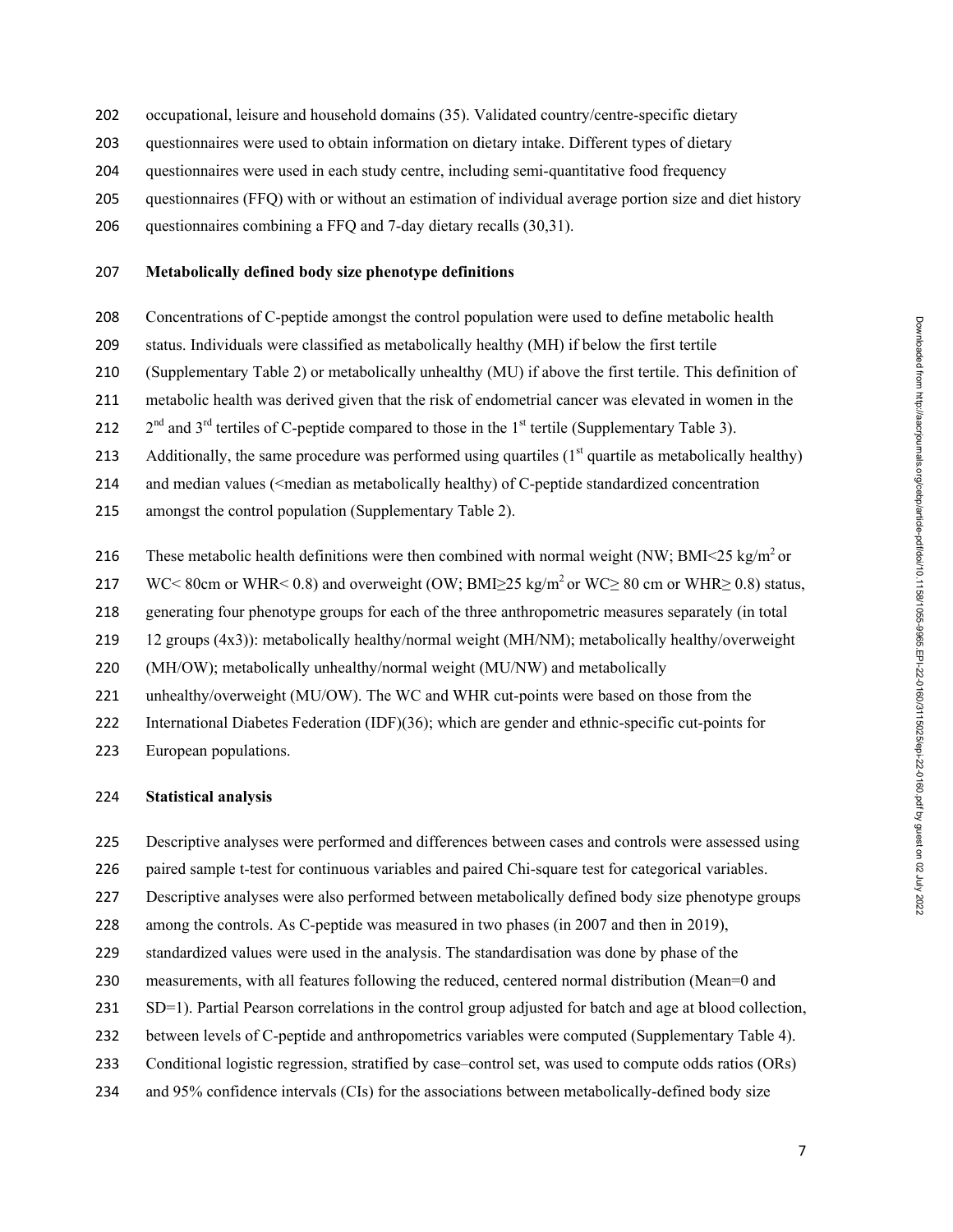- phenotypes and endometrial cancer. The MH/NW was used as the reference category. The basic
- model was built on matching factors only, while the adjusted model was built on matching factors and
- a list of known risk factors for endometrial cancer which can potentially act as confounders,
- including: age at menopause (age at menopause < 50; >= 50 years; missing), age at menarche
- 239 (continuous), parity  $(0; 1; 2; 2;$  missing), hormone use (yes; no; missing), physical activity index
- (inactive; moderately inactive; moderately active; active; missing), smoking status (never; former
- smoker and current smoker; unknown), educational level (primary/no schooling;
- technical/professional/secondary and longer education; missing), total energy intake (continuous),
- alcohol intake (continuous), height (continuous) and diabetes (yes; no; missing). A separate model
- including only overweight participants and with the MU/OW category as reference was also run. As
- sensitivity analyses, all models were rerun using the phenotypes defined based on quartiles or on
- median level of C-peptide cut points. Also, analyses were repeated considering only the upper tertile
- as metabolically unhealthy. Sensitivity analyses were also performed among postmenopausal women
- only; among non-exogenous hormone users only; among fasting participants only; among endometrial
- cancer type 1 only (defined by histology as explained in case ascertainment section); and among
- individuals from phase 2 only (as explained in laboratory measurements section). Further, sensitivity
- analyses were conducted excluding cases diagnosed within the first 2 y of follow-up and their
- matched controls and excluding participants with diabetes. Statistical tests used in the analysis were
- 253 all two-sided, and a *p*-value of <0.05 was considered statistically significant. Analyses were
- conducted using SAS software.

#### **Data Availability**

EPIC data and biospecimens are available for investigators who seek to answer important questions

- on health and disease in the context of research projects that are consistent with the legal and ethical standard practices of IARC/WHO and the EPIC Centres. The primary responsibility for accessing the
- 
- 259 data belongs to IARC and the EPIC centres. Access to materials from the EPIC study can be
- 260 requested by contacting  $epic(\hat{a})$  arc.fr.

## **RESULTS**

The current analysis used data from 1,634 women who were included in a nested case–control study with available C-peptide levels. A total of 817 women were classified as incident endometrial cancer cases and 817 were classified as matched controls. Among the cases, a total of 728 women were classified as type 1, 40 women were classified as type 2 and 49 women had unknown tumour type.

**Table 1** shows that endometrial cancer cases had older age at menopause, but younger age at first menstrual period and lower number of full-term pregnancies than the controls. Endometrial cancer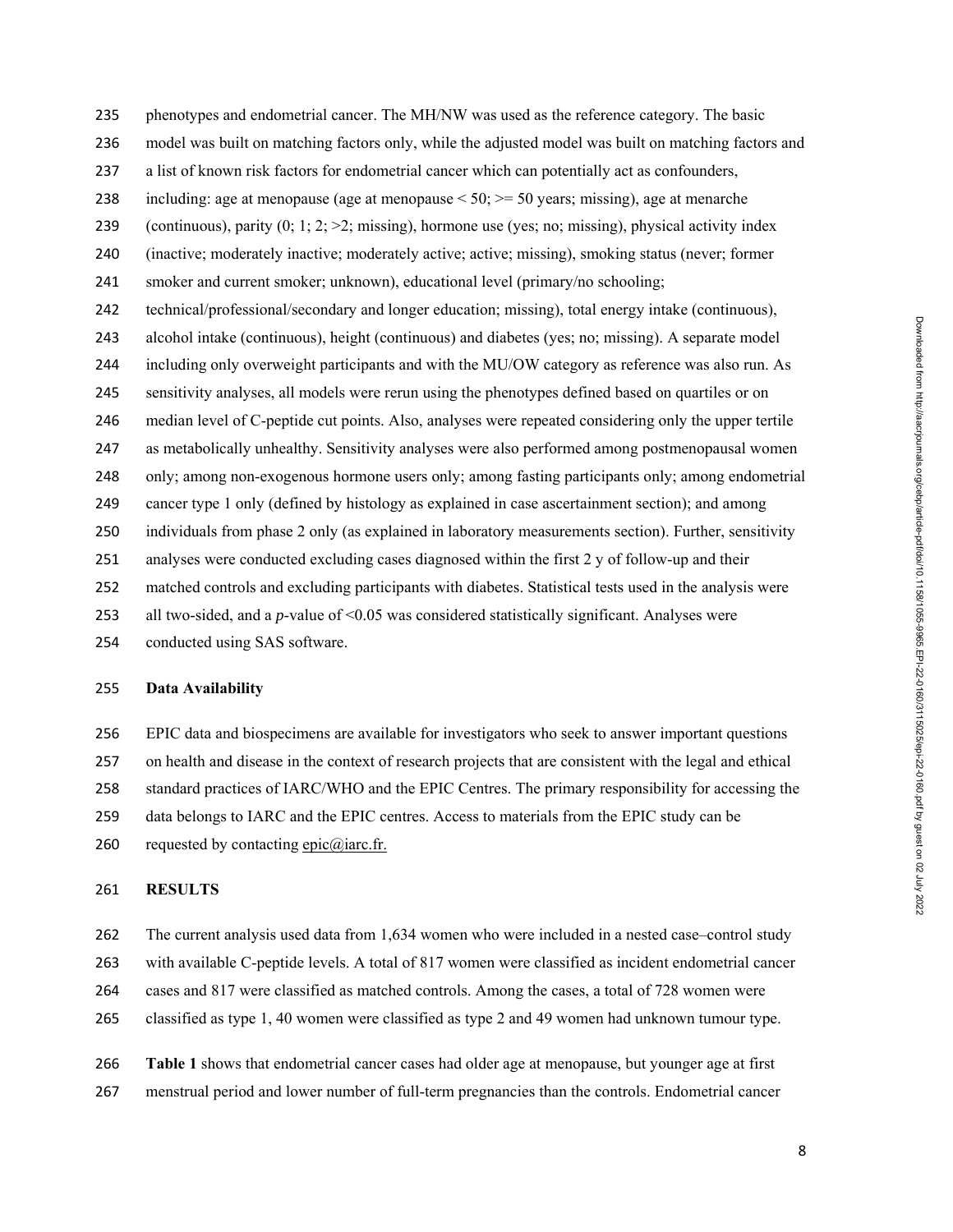cases also had higher levels of C-peptide and greater BMI and WC than controls. In line with this, a higher proportion of control participants were classified as MH/NW and MH/OW compared to cases considering all anthropometric cut-points. The baseline characteristics of control group participants by metabolically defined body size phenotypes are shown in **Table 2**. Compared to the MH/NW group and considering the BMI classification, a greater proportion of MU/NW control participants reported having longer education, higher alcohol intake and greater prevalence of current smoking and were less frequently classified as physically active. In contrast to this, control participants in the MU/OW group (considering the BMI classification) were less likely to be current smokers and to have longer education, reported lower alcoholic intake and were more frequently classified as physically active than MH/OW. It is important to note that around 40% of the controls were classified in the MU/OW group while only around 11% were classified in the MH/OW group. The results based on WC and WHR were broadly like the ones based on BMI.

The results for the associations between metabolically defined body size phenotypes and endometrial cancer risk when adjusted for potential cofounders are described below by the phenotype categories (**Table 3**).

# *Metabolically healthy/overweight*

- When using BMI and WHR cut-points, participants classified as MH/OW were at a higher risk of
- endometrial cancer compared to MH/NW participants, albeit the associations were not statistically

286 significant (OR<sub>BMI</sub>= 1.40; 95%CI 0.91-2.15 and OR<sub>WHR</sub>=1.17, 95%CI 0.75-1.81) and were at a

- statistically significant lower risk of endometrial cancer than their MU/OW counterparts
- 288 (OR<sub>BMI</sub>=0.44; 95%CI 0.26-0.74 and OR<sub>WHR</sub>=0.43, 95%CI 0.25-0.76). In contrast, when using WC
- cut-points, MH/OW women were at statistically significant higher risk of endometrial cancer
- compared to MH/NW participants (OR=1.94, 95%CI 1.24-3.04) and they were at lower risk of
- endometrial cancer compared to the MU/OW (OR=0.80; 95%CI 0.49-1.31), although the association
- was not statistically significant.
- *Metabolically unhealthy/normal weight*
- MU/NW were at statistically significant higher risk of endometrial cancer than their MH/NW
- counterparts when using WC (OR=1.48; 95%CI 1.05-2.10) and WHR (OR=1.68; 95%CI 1.21-2.35)
- cut-points, while the results for the BMI cut-points were non-significant (OR=1.16, 95% CI 0.82-

1.64).

*Metabolically unhealthy/overweight*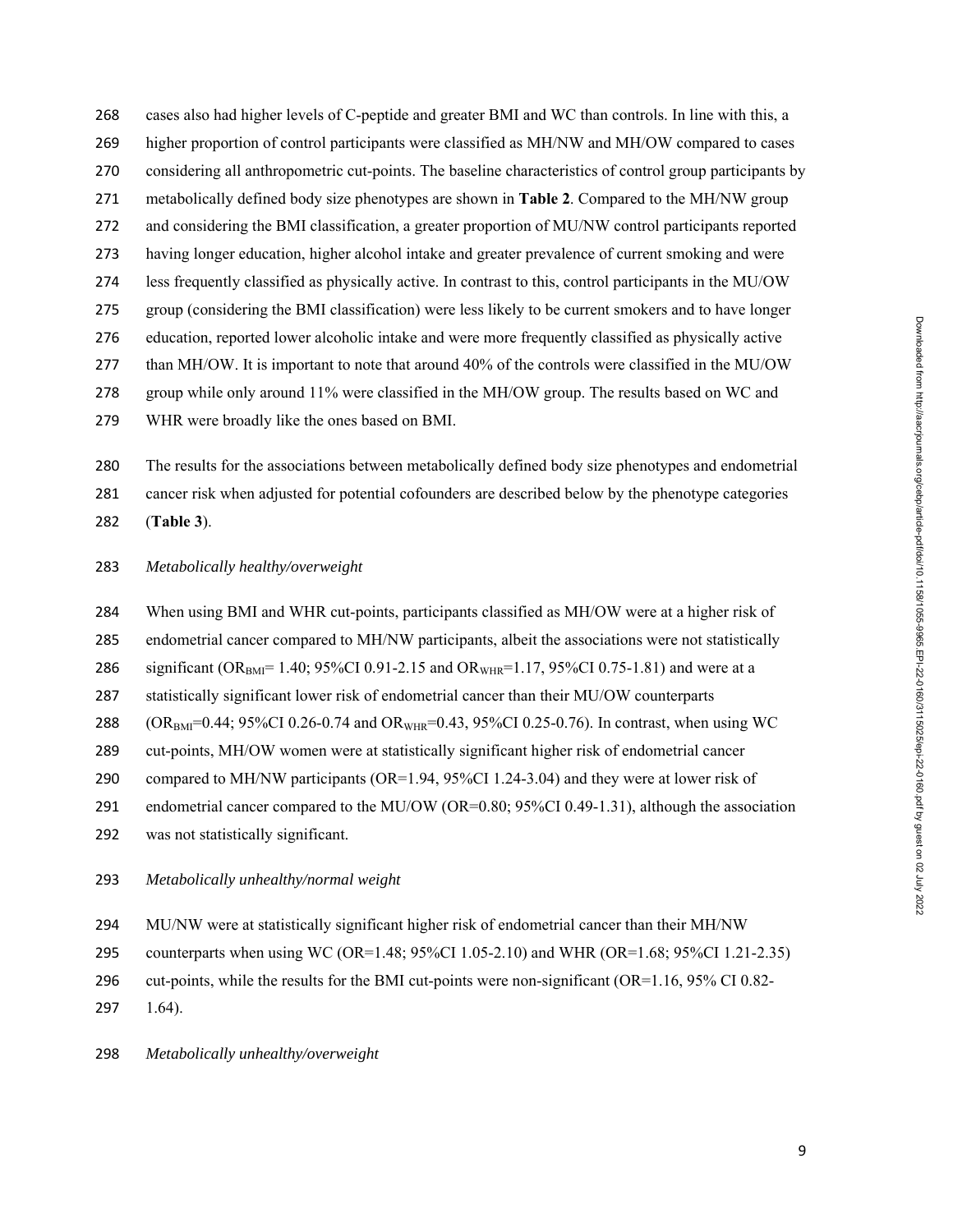MU/OW participants were at statistically significant higher risk of endometrial cancer compared to

MH/NW participants considering BMI (OR=2.38, 95%CI 1.73-3.27), WC (OR=2.69, 95%CI 1.92-

3.77) and WHR (OR=1.83, 95%CI 1.32-2.54) cut-points.

## *Sensitivity analyses*

Similar results were observed when excluding cases diagnosed within the first 2 years of follow-up, excluding individuals with diabetes, as well as when the analyses were restricted to individuals with type 1 endometrial cancer or restricted to phase 2 samples (Supplementary Table 5). The results restricted to non-exogenous hormone users and to fasting subjects were also broadly similar, however most of the results were not statistically significant due to the reduced sample size (Supplementary Table 5). Exclusion of pre-menopausal participants did not lead to substantial changes in the study results for BMI cut-off points, but a few changes were observed for WC and WHR cut-points (Supplementary Table 5). Sensitivity analyses also showed similar results when using C-peptide quartiles and median cut-off points to define the metabolic health body size phenotypes (Supplementary Table 6). Additionally, results defining the upper tertile as the metabolically

unhealthy group mirrored the main findings (Supplementary Table 7).

## **DISCUSSION**

In this prospective analysis of metabolic health and endometrial cancer risk, metabolically unhealthy normal weight and overweight participants, defined by C-peptide levels, were at higher endometrial cancer risk compared to metabolically healthy normal weight women. In addition, metabolically healthy overweight women were at higher endometrial cancer risk compared to metabolically healthy normal weight women. These results indicate women with higher levels of insulin are at elevated risk of endometrial cancer regardless of their body size, however, being overweight raises endometrial cancer risk regardless of insulin profile.

Many, but not all, prior studies have shown a similar pattern of results for the relationships of

metabolically defined body size phenotypes with cardiovascular disease, type 2 diabetes, all-cause

mortality, open-angle glaucoma and obesity-related cancers (17–26,28,37,38). Our results lend further

support to the notion that, even though higher body size metrics are associated with increased

- endometrial cancer risk, the assessment of metabolic dysfunction regardless of body size may be an
- additional tool for risk stratification. Importantly, the study showed that normal weight women with
- metabolic dysfunction have elevated risk for endometrial cancer. The potential mechanisms
- underlying this relationship may involve the direct effect of insulin on normal endometrial and
- malignant cells, as the insulin receptor is commonly expressed in the tumor cells (39). However,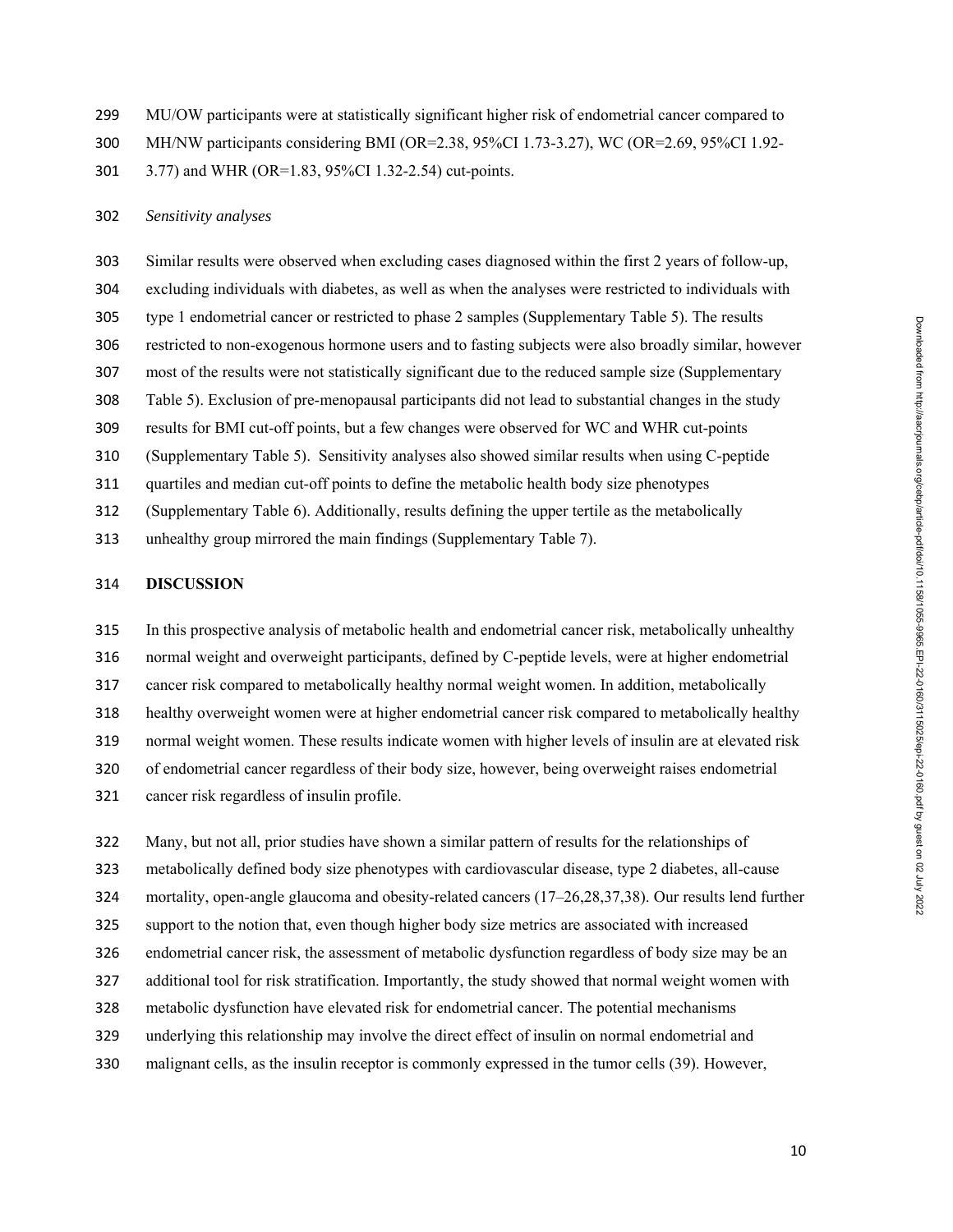- multiple other factors may occur downstream of insulin signaling to impact endometrial
- tumorigenesis, such as chronic inflammation and sex hormone disruption (10,15,16,40).

The factors influencing the development of metabolic dysfunction have been investigated and several hypotheses have been proposed, including differences in body fat distribution, poor diet and physical inactivity, and chronic inflammation (21,41–43). It has been suggested that individuals with metabolic dysfunction tend to have higher intakes of sugar, sugar-sweetened beverages, and saturated fat as well as lower intakes of fruits, whole grains, and protein from vegetable sources compared to metabolically healthy individuals (21). On the other hand, metabolically healthy individuals tend to spend more time in moderate to vigorous physical activities and less time in sedentary activities compared to metabolically unhealthy individuals (41,44). Adipose tissue biology and function, including the genetic determinants of body fat distribution, depot-specific fat metabolism, adipose tissue plasticity and, particularly, adipogenesis also play a role (42). However, more research is needed to better understand the mechanisms underlying the development of metabolic dysfunction, including the potential role of the gut microbiota (42). In the current analysis, individuals with overweight or obesity, regardless of their metabolic health status, were at elevated endometrial cancer risk compared with MH/NW individuals. This is in line with previous results from the EPIC cohort showing that obesity (including higher WC and WHR) was associated with higher endometrial cancer risk compared to normal weight individuals (4). The results for the WC-specific cut-off point were stronger and more consistent compared to the other anthropometric cut-off points. These findings suggest that greater abdominal fat accumulation may impact endometrial cancer risk irrespective of insulin levels. A potential pathway underlying this

- relationship may include higher levels of oestrogen that are synthesized with greater abdominal fat in both premenopausal (45) and postmenopausal women (46) given that higher exposure to unopposed
- oestrogen is an established risk factor for endometrial cancer (47–50). Adipocyte hypertrophy and
- hyperplasia stimulated pro-inflammatory immune response, chronic fibrosis and vascular
- inflammation are also potential mechanisms that create a microenvironment conducive to
- carcinogenesis (47,51).
- To our knowledge, this is the first investigation of metabolically-defined body size phenotypes based on C-peptide levels and endometrial cancer risk in a prospective cohort setting. The long-term follow-up and high number of incident endometrial cancer cases recorded is a major strength of this study. However, some limitations of the current study should also be considered. First, although there is no universal definition of "metabolic health", the analysis used only C-peptide levels as a marker of metabolic health while there are more than 30 other possible definitions that have been used in
- different studies, including homeostatic model assessment of insulin resistance (HOMA-IR) (using
- insulin and glucose measures) (21,43). C-peptide may be a better indicator for long-term insulin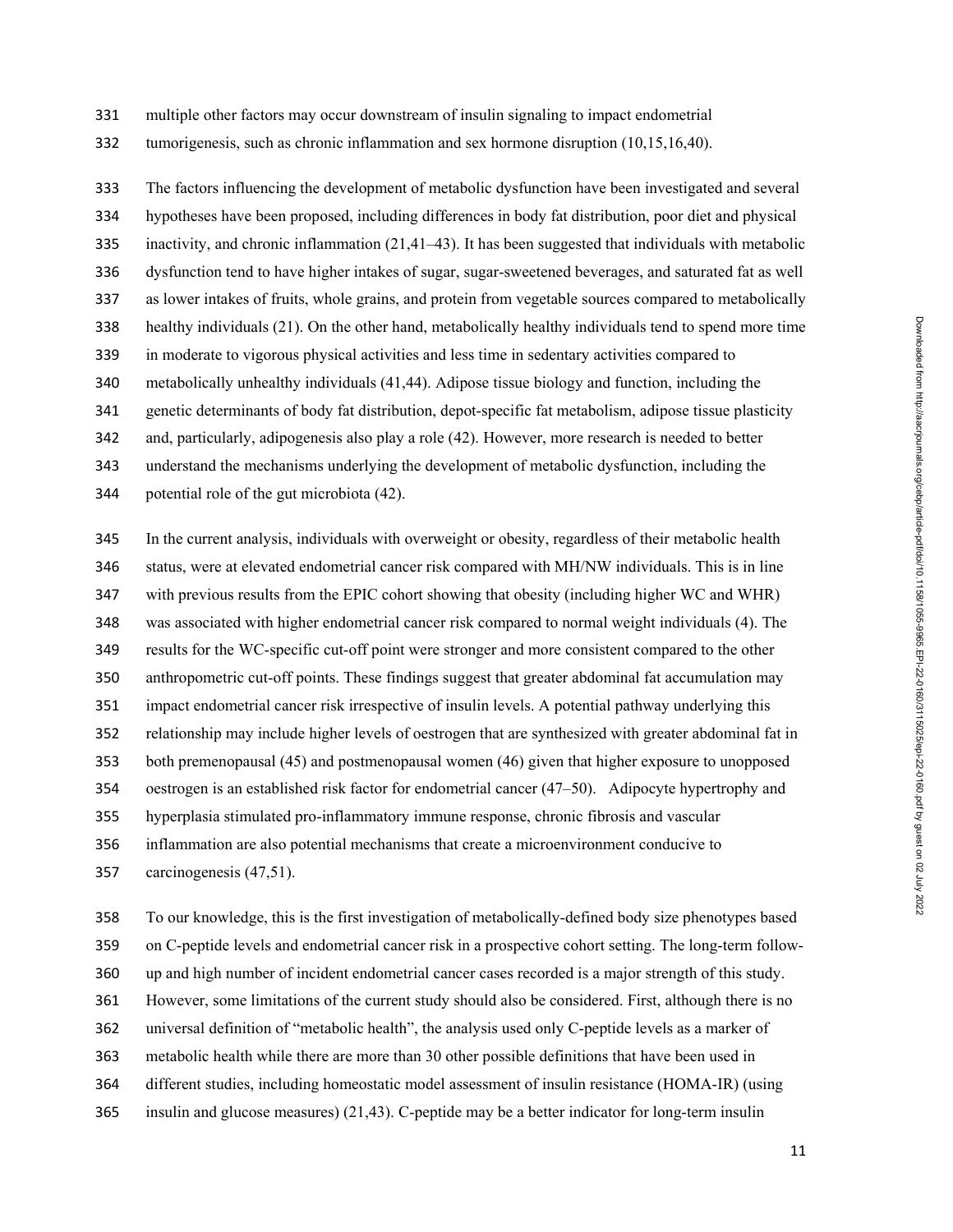- secretion than measuring insulin levels owing to its longer half-life (52). In the current study
- hyperinsulinemia was defined based on tertiles of C-peptide level in controls, which was supported by
- the results for the association between C-peptide tertiles and endometrial cancer risk showing elevated
- risk for the upper two tertiles. This methodology has also been used in previous EPIC studies
- classifying individuals according to their metabolically-defined body sized phenotypes (17). Further,
- analyses that used quartiles and median of C-peptide levels showed a similar pattern of results.
- However, future studies should aim to define clinically relevant cut-off points for normal C-peptide
- levels, that can potentially be used for stratification for endometrial cancer risk. Finally, results from
- the current study are largely applicable to white European women and future studies should
- investigate other populations, such as black women who tend to have worse prognosis from

endometrial cancer (53,54).

In conclusion, we have shown that women with metabolic dysfunction appear to have higher risk of endometrial cancer regardless of their body size. Therefore, it is possible that using only anthropometric measurements to identify women at higher risk of endometrial cancer would exclude normal-weight individuals with poor metabolic health and could underestimate the risk amongst overweight individuals with hyperinsulinaemia. Normal weight and metabolically unhealthy women represented 20 to 30% of the current sample, therefore this proportion of women would be missed when using only body size for identifying women at higher risk of endometrial cancer. Thus, classifying populations by metabolically defined body size phenotypes may be of greater utility in identifying individuals at higher risk for endometrial cancer who would not have otherwise been identified solely by anthropometric measures. Our findings also showed that overweight status may raise endometrial cancer risk even among women with lower insulin levels, suggesting obesity-related pathways are important for this cancer beyond insulin. The combination of anthropometric measures with metabolic parameters, such as C-peptide, may allow more precise identification of the strata of the population at greater endometrial cancer risk, which could be targeted for prevention strategies.

## **FUNDING**

- The coordination of EPIC is financially supported by International Agency for Research on Cancer
- (IARC) and also by the Department of Epidemiology and Biostatistics, School of Public Health,
- Imperial College London which has additional infrastructure support provided by the NIHR Imperial
- Biomedical Research Centre (BRC). The national cohorts are supported by: Danish Cancer Society
- (Denmark); Ligue Contre le Cancer, Institut Gustave Roussy, Mutuelle Générale de l'Education
- Nationale, Institut National de la Santé et de la Recherche Médicale (INSERM) (France); German
- Cancer Aid, German Cancer Research Center (DKFZ), German Institute of Human Nutrition
- PotsdamRehbruecke (DIfE), Federal Ministry of Education and Research (BMBF) (Germany);
- Associazione Italiana per la Ricerca sul Cancro-AIRC-Italy, Compagnia di SanPaolo and National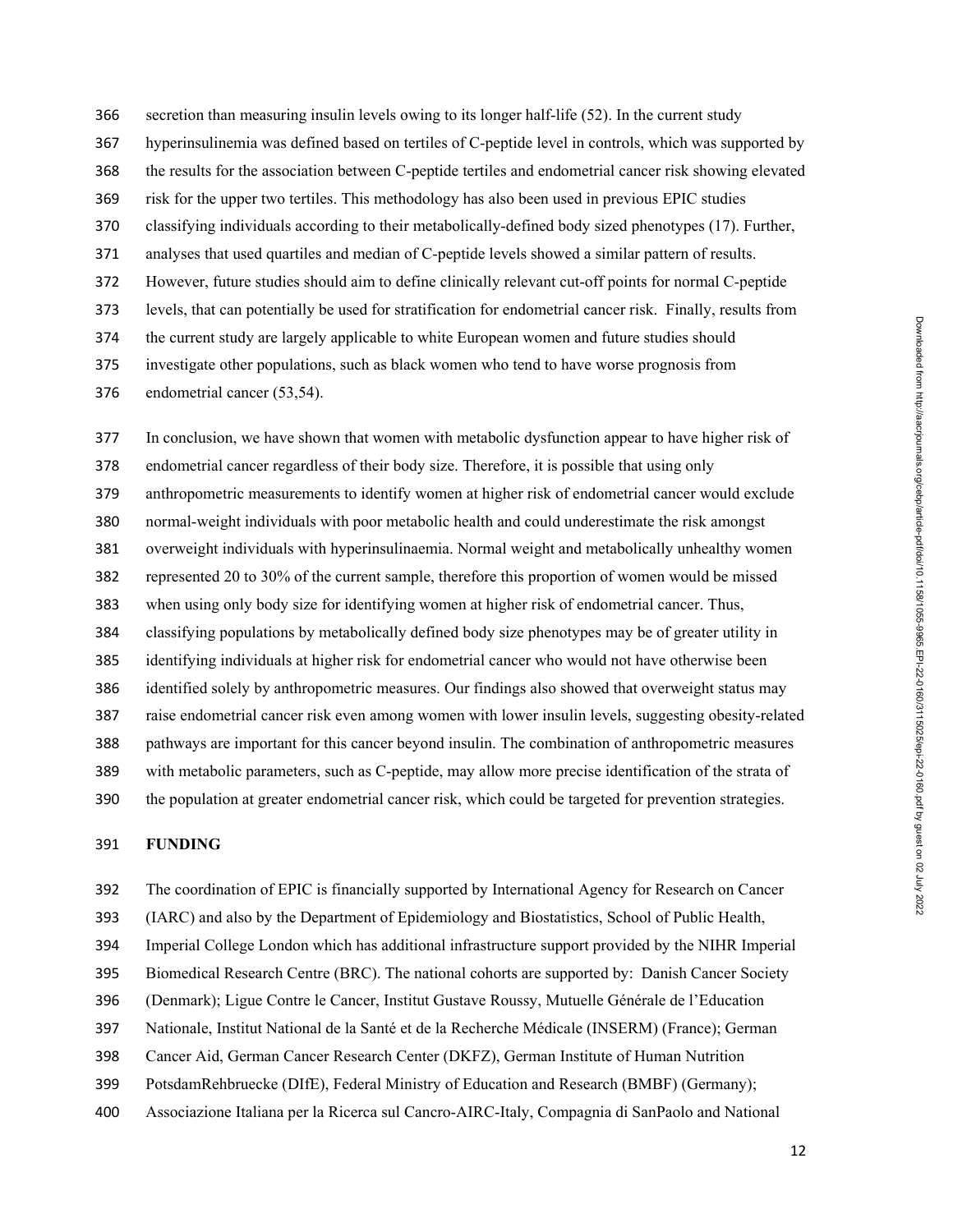- Research Council (Italy); Dutch Ministry of Public Health, Welfare and Sports (VWS), Netherlands
- Cancer Registry (NKR), LK Research Funds, Dutch Prevention Funds, Dutch ZON (Zorg Onderzoek
- Nederland), World Cancer Research Fund (WCRF ERC-2009-AdG 232997), Statistics Netherlands
- (The Netherlands); Health Research Fund (FIS) Instituto de Salud Carlos III (ISCIII), Regional
- Governments of Andalucía, Asturias, Basque Country, Murcia and Navarra, and the Catalan Institute
- of Oncology ICO (Spain); Swedish Cancer Society, Swedish Research Council and County Councils
- of Skåne and Västerbotten (Sweden); Cancer Research UK (14136 to EPIC-Norfolk; C8221/A29017
- to EPIC-Oxford), Medical Research Council (1000143 to EPIC-Norfolk; MR/M012190/1 to EPIC-
- Oxford). (United Kingdom). This work was supported by a grant from Cancer Research UK
- (C19335/A21351 to M.J. Gunter).

#### **REFERENCES**

- 1. Sung H, Ferlay J, Siegel RL, Laversanne M, Soerjomataram I, Jemal A, et al. Global Cancer Statistics 2020: GLOBOCAN Estimates of Incidence and Mortality Worldwide for 36 Cancers in 185 Countries. CA A Cancer J Clin. 2021 May;71(3):209–49.
- 2. WCRF/AICR. Diet, Nutrition, Physical Activity and Cancer: a Global Perspective. Washington (DC), USA: World Cancer Research Fund/ American Institute for Cancer Research; 2018. (The Third Expert Report).
- 3. Zhang Y, Liu H, Yang S, Zhang J, Qian L, Chen X. Overweight, Obesity and Endometrial Cancer Risk: Results from a Systematic Review and Meta-Analysis. Int J Biol Markers. 2014 Jan;29(1):e21–9.
- 4. Friedenreich C, Cust A, Lahmann PH, Steindorf K, Boutron-Ruault M-C, Clavel-Chapelon F, et al. Anthropometric factors and risk of endometrial cancer: the European prospective investigation into cancer and nutrition. Cancer Causes Control. 2007 May;18(4):399–413.
- 5. Nead KT, Sharp SJ, Thompson DJ, Painter JN, Savage DB, Semple RK, et al. Evidence of a Causal Association Between Insulinemia and Endometrial Cancer: A Mendelian Randomization Analysis. JNCI: Journal of the National Cancer Institute [Internet]. 2015 Sep [cited 2021 Aug 20];107(9).
- 6. Renehan AG, Tyson M, Egger M, Heller RF, Zwahlen M. Body-mass index and incidence of cancer: a systematic review and meta-analysis of prospective observational studies. The Lancet. 2008 Feb;371(9612):569–78.
- 7. Aune D, Navarro Rosenblatt DA, Chan DSM, Vingeliene S, Abar L, Vieira AR, et al. Anthropometric factors and endometrial cancer risk: a systematic review and dose–response meta-analysis of prospective studies. Annals of Oncology. 2015 Aug;26(8):1635–48.
- 8. Omiyale W, Allen NE, Sweetland S. Body size, body composition and endometrial cancer risk among postmenopausal women in Biobank. Int J Cancer. 2020 Nov;147(9):2405–15.
- 9. Bianchini F, Kaaks R, Vainio H. Overweight, obesity, and cancer risk. The Lancet Oncology. 2002 Sep;3(9):565–74.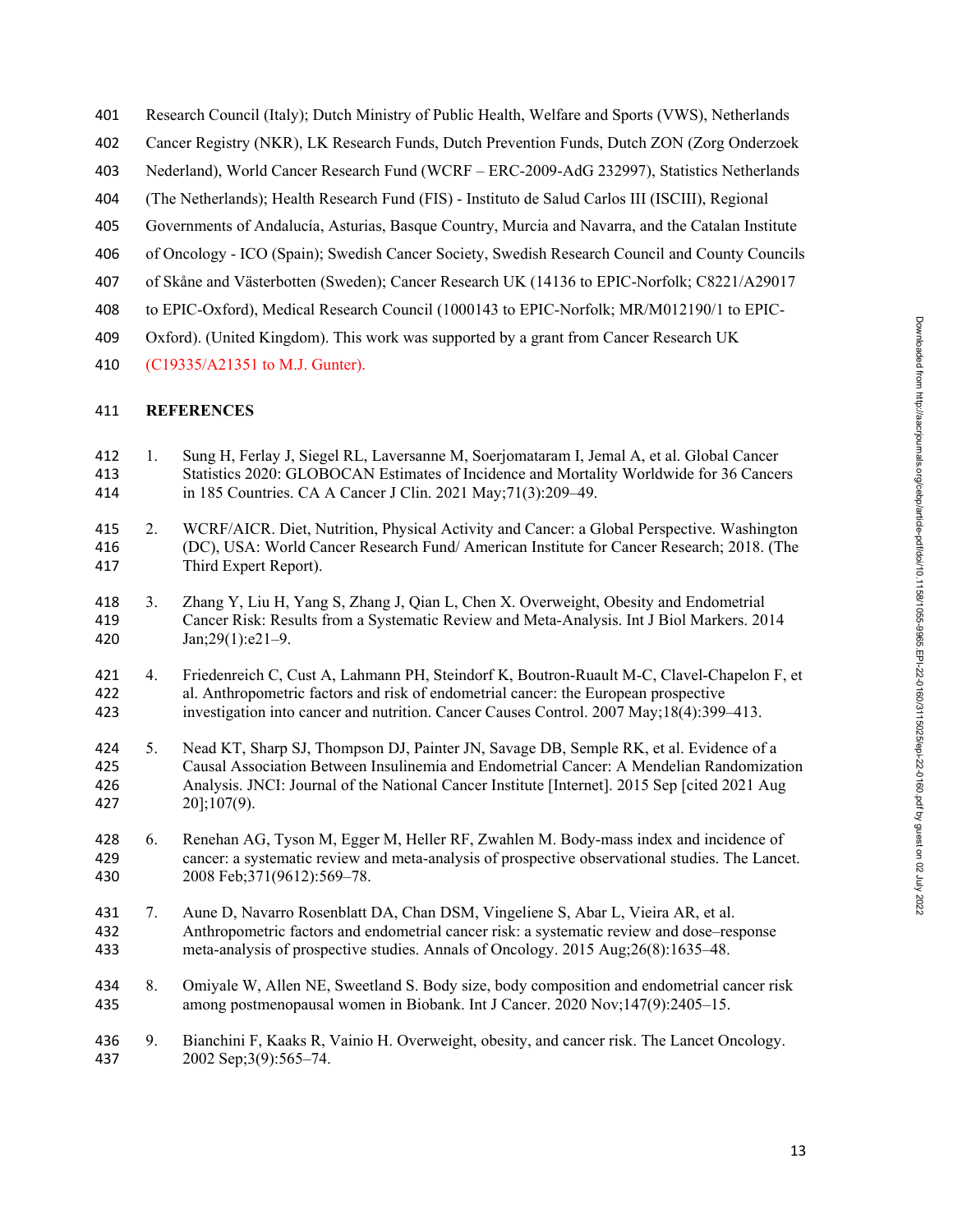| 438<br>439<br>440        | 10. | Dossus L, Lukanova A, Rinaldi S, Allen N, Cust AE, Becker S, et al. Hormonal, Metabolic, and<br>Inflammatory Profiles and Endometrial Cancer Risk Within the EPIC Cohort—A Factor<br>Analysis. American Journal of Epidemiology. 2013 Apr 15;177(8):787-99.                                                                                        |
|--------------------------|-----|----------------------------------------------------------------------------------------------------------------------------------------------------------------------------------------------------------------------------------------------------------------------------------------------------------------------------------------------------|
| 441<br>442<br>443<br>444 | 11. | Trabert B, Eldridge RC, Pfeiffer RM, Shiels MS, Kemp TJ, Guillemette C, et al. Prediagnostic<br>circulating inflammation markers and endometrial cancer risk in the prostate, lung, colorectal<br>and ovarian cancer (PLCO) screening trial: Prediagnostic inflammation markers and<br>endometrial cancer. Int J Cancer. 2017 Feb 1;140(3):600-10. |
| 445<br>446<br>447        | 12. | Hernandez AV, Pasupuleti V, Benites-Zapata VA, Thota P, Deshpande A, Perez-Lopez FR.<br>Insulin resistance and endometrial cancer risk: A systematic review and meta-analysis.<br>European Journal of Cancer. 2015 Dec; 51(18): 2747-58.                                                                                                           |
| 448<br>449<br>450        | 13. | Gunter MJ, Hoover DR, Yu H, Wassertheil-Smoller S, Manson JE, Li J, et al. A Prospective<br>Evaluation of Insulin and Insulin-like Growth Factor-I as Risk Factors for Endometrial Cancer.<br>Cancer Epidemiol Biomarkers Prev. 2008 Apr;17(4):921-9.                                                                                              |
| 451<br>452<br>453        | 14. | Cust AE, Allen NE, Rinaldi S, Dossus L, Friedenreich C, Olsen A, et al. Serum levels of C-<br>peptide, IGFBP-1 and IGFBP-2 and endometrial cancer risk; Results from the European<br>prospective investigation into cancer and nutrition. Int J Cancer. 2007 Jun 15;120(12):2656–64.                                                               |
| 454<br>455               | 15. | Mu N, Zhu Y, Wang Y, Zhang H, Xue F. Insulin resistance: A significant risk factor of<br>endometrial cancer. Gynecologic Oncology. 2012 Jun;125(3):751-7.                                                                                                                                                                                          |
| 456<br>457<br>458        | 16. | Nagamani M, Stuart CA. Specific binding and growth-promoting activity of insulin in<br>endometrial cancer cells in culture. American Journal of Obstetrics and Gynecology. 1998<br>$Jul; 179(1): 6-12.$                                                                                                                                            |
| 459<br>460<br>461<br>462 | 17. | Murphy N, Cross AJ, Abubakar M, Jenab M, Aleksandrova K, Boutron-Ruault M-C, et al. A<br>Nested Case-Control Study of Metabolically Defined Body Size Phenotypes and Risk of<br>Colorectal Cancer in the European Prospective Investigation into Cancer and Nutrition (EPIC).<br>Beck AH, editor. PLoS Med. 2016 Apr 5;13(4):e1001988.             |
| 463<br>464<br>465        | 18. | Gunter MJ, Xie X, Xue X, Kabat GC, Rohan TE, Wassertheil-Smoller S, et al. Breast Cancer<br>Risk in Metabolically Healthy but Overweight Postmenopausal Women. Cancer Res. 2015 Jan<br>$15;75(2):270-4.$                                                                                                                                           |
| 466<br>467<br>468        | 19. | Ogorodnikova AD, Kim M, McGinn AP, Muntner P, Khan U, Wildman RP. Incident<br>Cardiovascular Disease Events in Metabolically Benign Obese Individuals. Obesity. 2012<br>Mar; $20(3): 651-9$ .                                                                                                                                                      |
| 469<br>470<br>471        | 20. | Moore LL, Chadid S, Singer MR, Kreger BE, Denis GV. Metabolic Health Reduces Risk of<br>Obesity-Related Cancer in Framingham Study Adults. Cancer Epidemiol Biomarkers Prev. 2014<br>$Oct;23(10):2057-65.$                                                                                                                                         |
| 472<br>473               | 21. | Smith GI, Mittendorfer B, Klein S. Metabolically healthy obesity: facts and fantasies. Journal of<br>Clinical Investigation. 2019 Sep 16;129(10):3978-89.                                                                                                                                                                                          |
| 474<br>475<br>476        | 22. | Park YM, White AJ, Nichols HB, O'Brien KM, Weinberg CR, Sandler DP. The association<br>between metabolic health, obesity phenotype and the risk of breast cancer. Int J Cancer. 2017<br>Jun 15;140(12):2657-66.                                                                                                                                    |
| 477<br>478<br>479        | 23. | Dobson R, Burgess MI, Sprung VS, Irwin A, Hamer M, Jones J, et al. Metabolically healthy and<br>unhealthy obesity: differential effects on myocardial function according to metabolic syndrome,<br>rather than obesity. Int J Obes. 2016 Jan; 40(1):153-61.                                                                                        |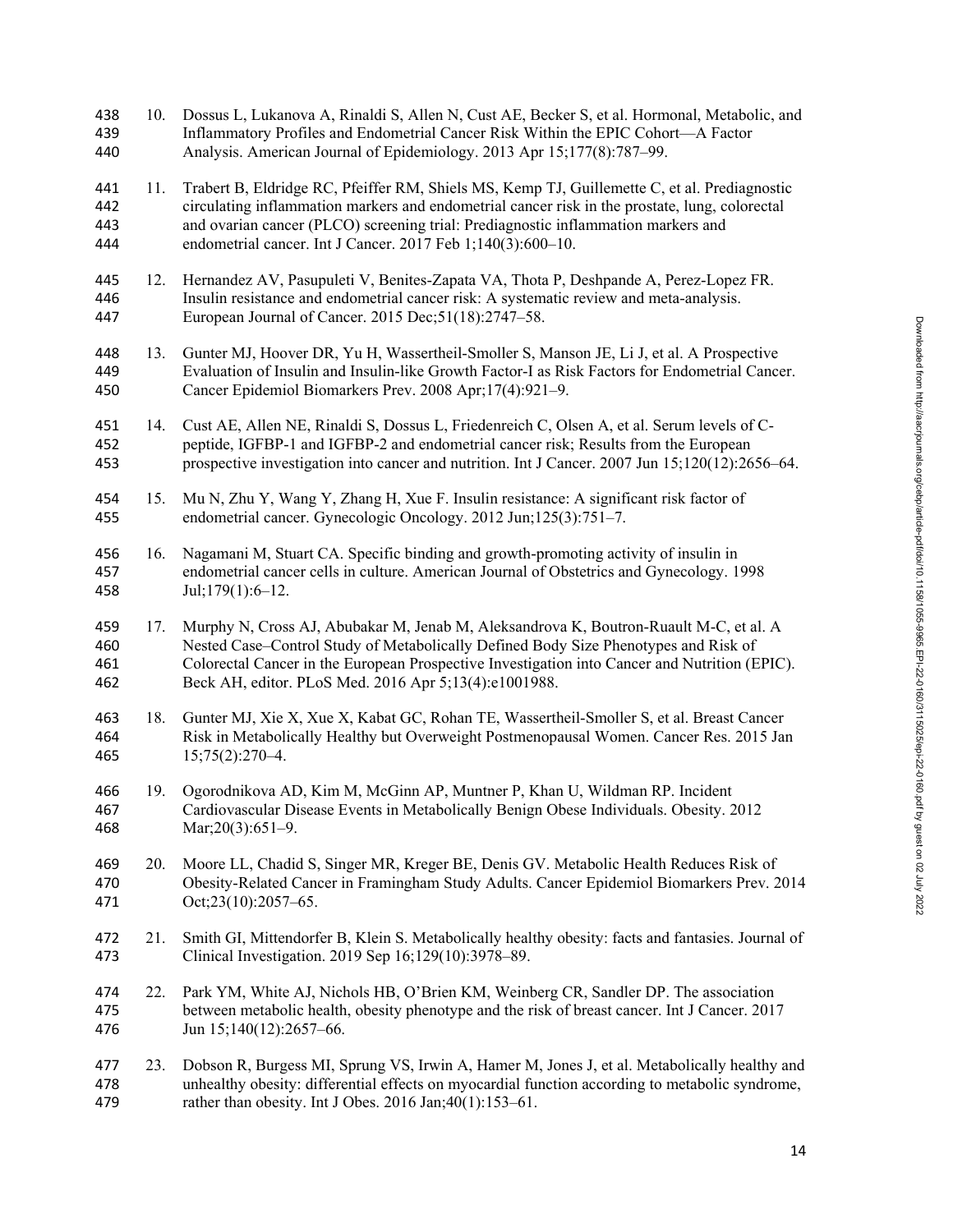24. Kim JW, Ahn ST, Oh MM, Moon DG, Cheon J, Han K, et al. Increased incidence of bladder cancer with metabolically unhealthy status: analysis from the National Health Checkup database in Korea. Sci Rep. 2020 Dec;10(1):6476. 25. Kim JW, Ahn ST, Oh MM, Moon DG, Han K, Park HS. Incidence of Prostate Cancer according to Metabolic Health Status: a Nationwide Cohort Study. J Korean Med Sci. 2019;34(6):e49. 485 26. Jung Y, Han K, Park H-YL, Lee SH, Park CK. Metabolic Health, Obesity, and the Risk of Developing Open-Angle Glaucoma: Metabolically Healthy Obese Patients versus Metabol Developing Open-Angle Glaucoma: Metabolically Healthy Obese Patients versus Metabolically Unhealthy but Normal Weight Patients. Diabetes Metab J. 2020;44(3):414. 27. Tomiyama AJ, Hunger JM, Nguyen-Cuu J, Wells C. Misclassification of cardiometabolic health when using body mass index categories in NHANES 2005–2012. Int J Obes. 2016 May;40(5):883–6. 28. Chung HS, Lee JS, Song E, Kim JA, Roh E, Yu JH, et al. Effect of Metabolic Health and Obesity Phenotype on the Risk of Pancreatic Cancer: A Nationwide Population-Based Cohort Study. Cancer Epidemiol Biomarkers Prev. 2021 Mar;30(3):521–8. 29. Trabert B, Wentzensen N, Felix AS, Yang HP, Sherman ME, Brinton LA. Metabolic Syndrome and Risk of Endometrial Cancer in the United States: A Study in the SEER–Medicare Linked Database. Cancer Epidemiol Biomarkers Prev. 2015 Jan;24(1):261–7. 30. Slimani N, Kaaks R, Ferrari P, Casagrande C, Clavel-Chapelon F, Lotze G, et al. European Prospective Investigation into Cancer and Nutrition (EPIC) calibration study: rationale, design and population characteristics. Public health nutrition. 2002 Dec;5(6b):1125–45. 31. Riboli E, Hunt KJ, Slimani N, Ferrari P, Norat T, Fahey M, et al. European Prospective Investigation into Cancer and Nutrition (EPIC): study populations and data collection. Public health nutrition. 2002 Dec;5(6b):1113–24. 32. Dossus L, Kouloura E, Biessy C, Viallon V, Siskos AP, Dimou N, et al. Prospective analysis of circulating metabolites and endometrial cancer risk. Gynecologic Oncology. 2021 Aug;162(2):475–81. 33. Spencer EA, Appleby PN, Davey GK, Key TJ. Validity of self-reported height and weight in 4808 EPIC–Oxford participants. Public Health Nutr. 2002 Aug;5(4):561–5. 34. Skeie G, Borch K, Mode N, Henningsen M. Validity of self-reported body mass index among middle-aged participants in the Norwegian Women and Cancer study. CLEP. 2015 Jul;313. 35. Wareham NJ, Jakes RW, Rennie KL, Schuit J, Mitchell J, Hennings S, et al. Validity and 511 repeatability of a simple index derived from the short physical activity questionnaire used in the<br>512 European Prospective Investigation into Cancer and Nutrition (EPIC) study. Public health European Prospective Investigation into Cancer and Nutrition (EPIC) study. Public health nutrition. 2003 Jun;6(4):407–13. 36. Alberti KGM, Zimmet P, Shaw J. The metabolic syndrome—a new worldwide definition. The Lancet. 2005 Sep;366(9491):1059–62. 37. Kabat GC, Kim MY, Stefanick M, Ho GYF, Lane DS, Odegaard AO, et al. Metabolic obesity phenotypes and risk of colorectal cancer in postmenopausal women: Obesity phenotypes and risk of colorectal cancer. Int J Cancer. 2018 Aug 1;143(3):543–51.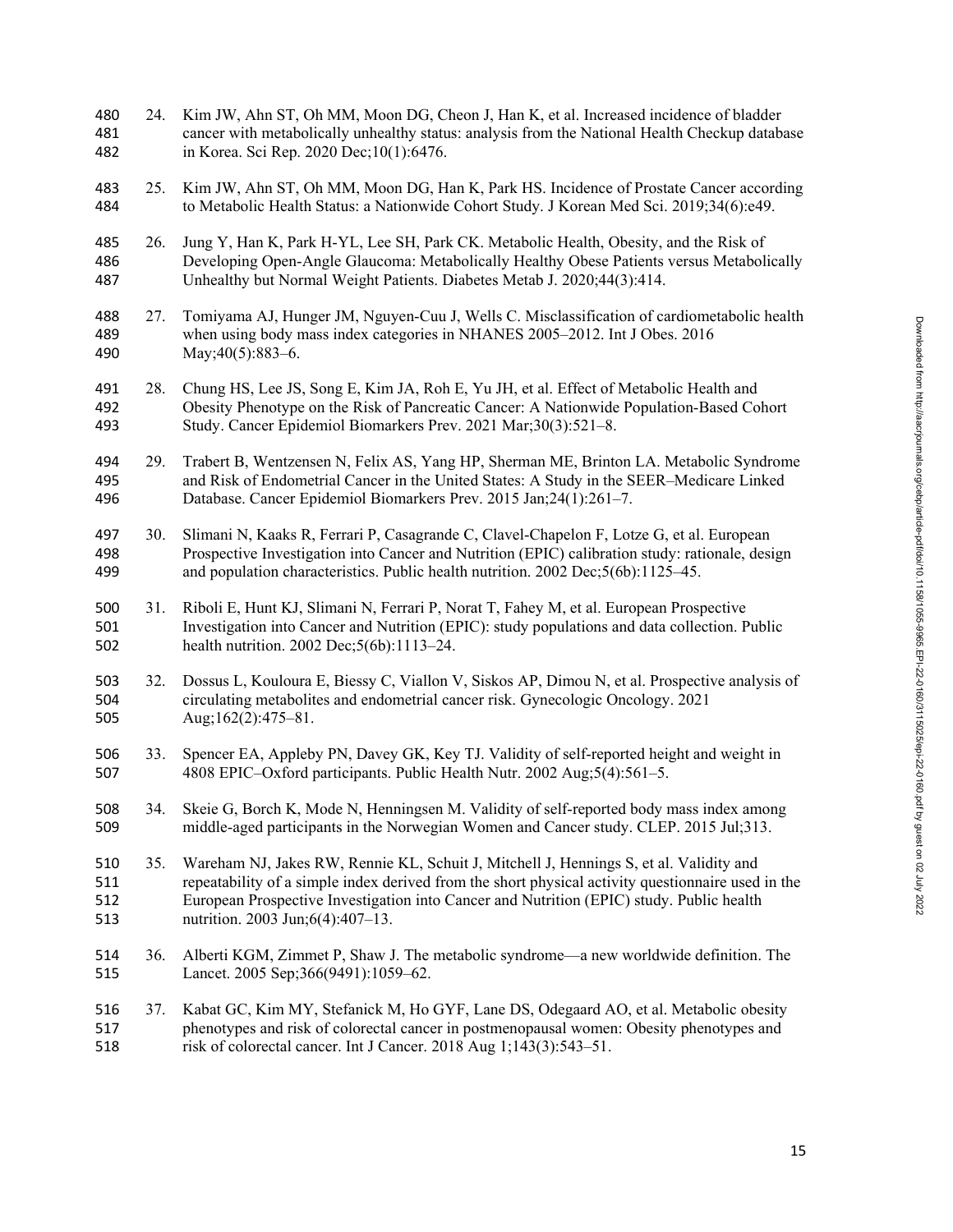- 38. Akinyemiju T, Moore JX, Pisu M, Judd SE, Goodman M, Shikany JM, et al. A Prospective Study of Obesity, Metabolic Health, and Cancer Mortality: Metabolically Healthy Obesity and Cancer. Obesity. 2018 Jan;26(1):193–201.
- 39. Perry RJ, Shulman GI. Mechanistic Links between Obesity, Insulin, and Cancer. Trends in Cancer. 2020 Feb;6(2):75–8.
- 524 40. Zhang AMY, Wellberg EA, Kopp JL, Johnson JD. Hyperinsulinemia in Obesity, Inflammation, and Cancer. Diabetes Metab J. 2021 May 31:45(3):285–311. and Cancer. Diabetes Metab J. 2021 May 31;45(3):285–311.
- 41. Conus F, Allison DB, Rabasa-Lhoret R, St-Onge M, St-Pierre DH, Tremblay-Lebeau A, et al. Metabolic and Behavioral Characteristics of Metabolically Obese but Normal-Weight Women. The Journal of Clinical Endocrinology & Metabolism. 2004 Oct 1;89(10):5013–20.
- 42. Iacobini C, Pugliese G, Blasetti Fantauzzi C, Federici M, Menini S. Metabolically healthy versus metabolically unhealthy obesity. Metabolism. 2019 Mar;92:51–60.
- 43. Brandão I, Martins MJ, Monteiro R. Metabolically Healthy Obesity—Heterogeneity in Definitions and Unconventional Factors. Metabolites. 2020 Jan 27;10(2):48.
- 44. Klitgaard HB, Kilbak JH, Nozawa EA, Seidel AV, Magkos F. Physiological and Lifestyle Traits of Metabolic Dysfunction in the Absence of Obesity. Curr Diab Rep. 2020 Jun;20(6):17.
- 45. Hetemäki N, Mikkola TS, Tikkanen MJ, Wang F, Hämäläinen E, Turpeinen U, et al. Adipose tissue estrogen production and metabolism in premenopausal women. The Journal of Steroid Biochemistry and Molecular Biology. 2021 May;209:105849.
- 46. Hetemäki N, Savolainen-Peltonen H, Tikkanen MJ, Wang F, Paatela H, Hämäläinen E, et al. Estrogen Metabolism in Abdominal Subcutaneous and Visceral Adipose Tissue in Postmenopausal Women. The Journal of Clinical Endocrinology & Metabolism. 2017 Dec 1;102(12):4588–95.
- 542 47. Donohoe CL, Doyle SL, Reynolds JV. Visceral adiposity, insulin resistance and cancer risk.<br>543 Diabetol Metab Syndr. 2011;3(1):12. Diabetol Metab Syndr. 2011;3(1):12.
- 544 48. Hemsell DL, Grodin JM, Brenner PF, Siiteri PK, Macdonald PC. Plasma Precursors of Estrogen. II. Correlation of the Extent of Conversion of Plasma Androstenedione to Est Estrogen. II. Correlation of the Extent of Conversion of Plasma Androstenedione to Estrone 546 with Age <sup>1</sup>. The Journal of Clinical Endocrinology & Metabolism. 1974 Mar;38(3):476–9.
- 49. Kleinman D, Karas M, Danilenko M, Arbell A, Roberts CT, LeRoith D, et al. Stimulation of endometrial cancer cell growth by tamoxifen is associated with increased insulin-like growth factor (IGF)-I induced tyrosine phosphorylation and reduction in IGF binding proteins. Endocrinology. 1996 Mar;137(3):1089–95.
- 50. Rodriguez AC, Blanchard Z, Maurer KA, Gertz J. Estrogen Signaling in Endometrial Cancer: a Key Oncogenic Pathway with Several Open Questions. HORM CANC. 2019 Jun;10(2–3):51– 63.
- 51. Calle EE, Kaaks R. Overweight, obesity and cancer: epidemiological evidence and proposed mechanisms. Nat Rev Cancer. 2004 Aug;4(8):579–91.
- 52. Bonser AM, Garcia-Webb P, Harrison LC. C-Peptide Measurement: Methods and Clinical Utility. CRC Critical Reviews in Clinical Laboratory Sciences. 1984 Jan;19(4):297–352.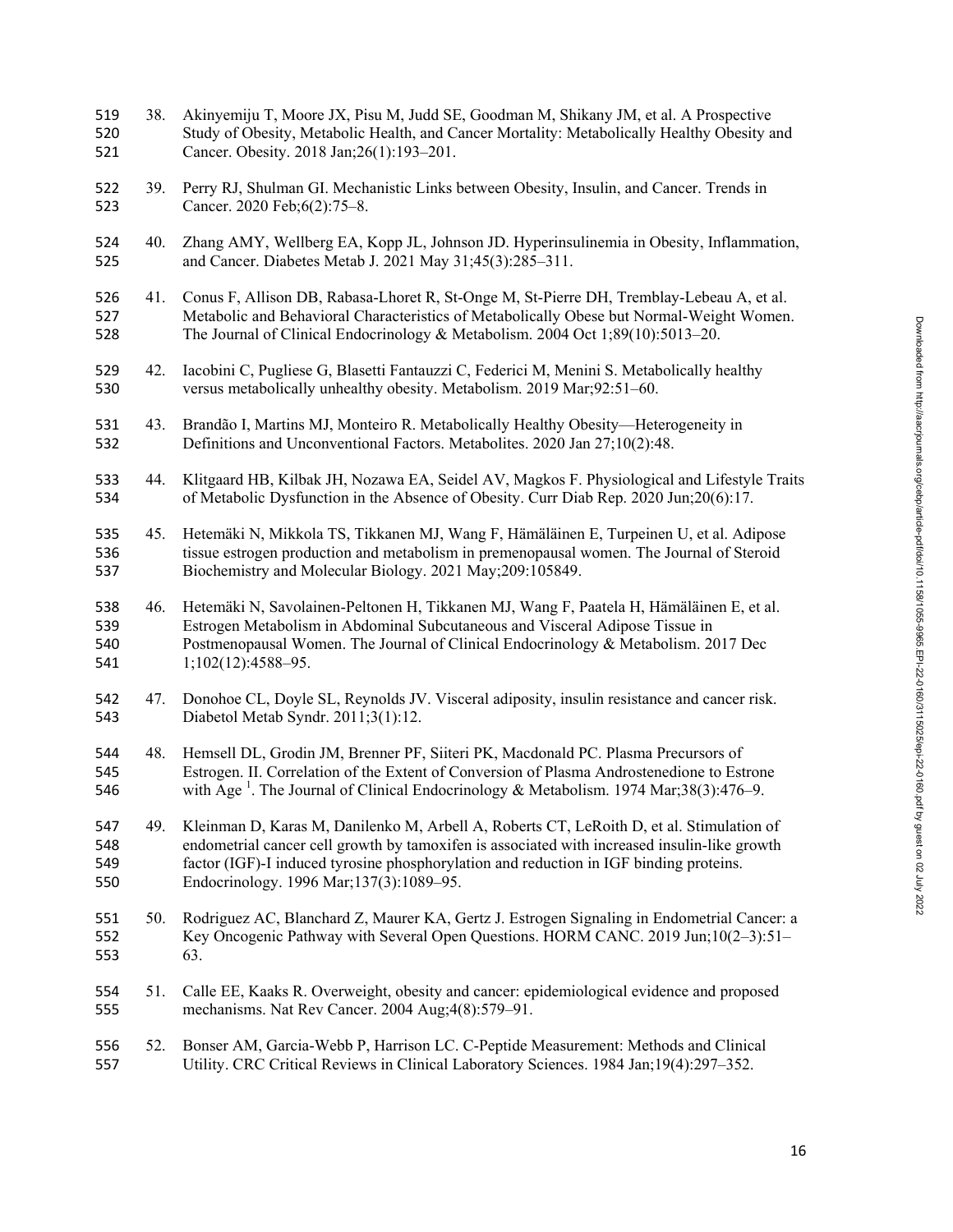- 53. Cote ML, Alhajj T, Ruterbusch JJ, Bernstein L, Brinton LA, Blot WJ, et al. Risk factors for endometrial cancer in black and white women: a pooled analysis from the epidemiology of endometrial cancer consortium (E2C2). Cancer Causes Control. 2015 Feb;26(2):287–96.
- 561 54. Jamison PM, Noone A-M, Ries LAG, Lee NC, Edwards BK. Trends in Endometrial Cancer<br>562 Incidence by Race and Histology with a Correction for the Prevalence of Hysterectomy, SEE Incidence by Race and Histology with a Correction for the Prevalence of Hysterectomy, SEER 1992 to 2008. Cancer Epidemiol Biomarkers Prev. 2013 Feb;22(2):233–41.
- 
- 
- 
- 
- 
- 
- 
- 
- 
- 
- 
- 
- 
- 
- 
- 
- 
- 
- 
- 
- 
- 
- 
- 
- 
-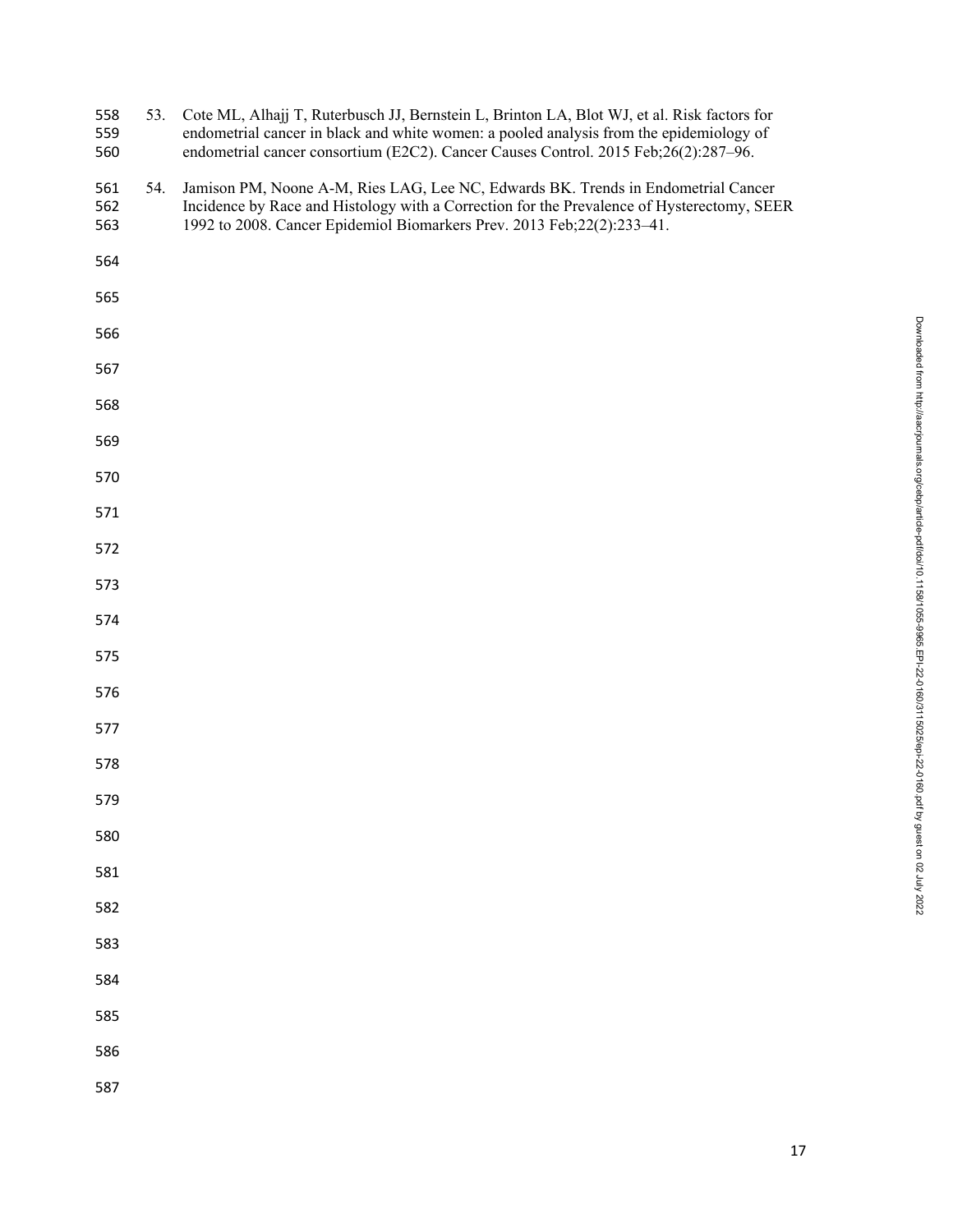# 588 **Table 1. Baseline characteristics of participants in a nested case control study within the**

589 **European Prospective Investigation into Cancer and Nutrition (EPIC)** 

| Controls (N=817)<br>Cases $(N=817)$<br><b>Baseline Characteristics</b><br>p-value#<br>Mean (SD) or $N$ (%)<br>Mean (SD) or $N$ (%)<br>C-peptide $(ng/ml)^{\lambda}$<br>1.89(1.22)<br>< 0.001<br>2.14(1.43)<br>Height (cm)<br>0.34<br>161.0(7.0)<br>160.7(6.8)<br>Body Mass Index $(kg/m2)$<br>25.7(4.1)<br>27.7(5.3)<br>< 0.001<br>Waist circumference (cm)<br>81.3 (10.5)<br>85.3 (12.4)<br>< 0.001<br>Waist/Hip Ratio (cm/cm)<br>0.05<br>0.8(0.1)<br>0.8(0.1)<br>Age at blood collection (years)<br>0.44<br>54.8 (7.6)<br>54.8 (7.6)<br>0.99<br><b>Fasting status at blood collection</b><br>Not fasting<br>366 (44.8%)<br>367 (44.9%)<br>In between<br>$148(18.1\%)$<br>146 (17.9%)<br>303 (37.1%)<br>304 (37.2%)<br>Fasting<br>< 0.001<br>Age at menopause (years)<br>49.6 $(4.3)$<br>50.9(4.0)<br>Age at first menstrual period (years)<br>12.9(1.5)<br>0.0017<br>13.1(1.6)<br><b>Full term pregnancy</b><br>0.0034<br>707 (87.9%)<br>660 (82.8%)<br>Yes<br>0.02<br>Number of full-term pregnancies*<br>2.4(1.1)<br>2.3(1.0)<br>Age at first full-term pregnancy (years)*<br>25.1(4.1)<br>0.76<br>25.2(4.2)<br>NA<br>Menopausal status at blood collection<br>Premenopausal<br>206(25.2)<br>206 (25.2)<br>Postmenopausal + Surgical postmen (bilateral<br>ovariectomy)<br>496 (60.7)<br>496 (60.7)<br>Perimenopausal<br>115(14.1)<br>115(14.1)<br>Use of pill/HRT at blood collection<br>NA<br>No<br>650 (81.0)<br>650 (81.0)<br>Yes<br>152(19.0)<br>152(19.0)<br><b>Educational level</b><br>0.14<br>Primary/no schooling<br>365 (46.6%)<br>337 (43.4%)<br>Technical/professional/secondary<br>277 (35.4%)<br>310 (39.9%)<br>Longer education<br>129 (16.6%)<br>141 (18.0%)<br><b>Physical activity</b><br>0.15<br>Inactive<br>201 (24.6%)<br>235 (28.8%)<br>Moderately inactive<br>304 (37.2%)<br>270 (33.0%)<br>Moderately active<br>$190(23.3\%)$<br>178 (21.8%)<br>Active<br>108 (13.2%)<br>113 (13.8%)<br>0.11<br>Smoking status<br>Never<br>495 (60.6%)<br>516 (63.2%)<br>Former smoker<br>$167(20.4\%)$<br>173 (21.2%)<br>Current smoker<br>138 (16.9%)<br>108 (13.2%)<br><b>Diabetes</b><br>0.25<br>$24(3.4\%)$<br>$32(4.5\%)$<br>Yes<br>0.32<br>Alcohol intake $(g/d)^\infty$<br>7.2(10.5)<br>6.6(9.8)<br>1918.3 (531.8)<br>1905.7 (591.7)<br>0.6<br>Total energy intake (kcal/d)<br>Metabolic health/BMI definition<br>< .0001<br>Metabolically healthy/normal weight1<br>121 (14.8%)<br>179 (21.9%)<br>Metabolically healthy/overweight <sup>2</sup><br>94 (11.5%)<br>81 (9.9%)<br>Metabolically unhealthy/normal weight3<br>228 (27.9%)<br>$166(20.3\%)$<br>Metabolically unhealthy/overweight <sup>4</sup><br>316 (38.7%)<br>449 (55.0%)<br>< .0001<br>Metabolic health/WC definition<br>Metabolically healthy/normal weight <sup>1</sup><br>180 (23.7%)<br>$110(14.5\%)$<br>Metabolically healthy/overweight <sup>2</sup><br>84 (11.1%)<br>83 (10.9%)<br>Metabolically unhealthy/normal weight <sup>3</sup><br>205 (27.0%)<br>169 (22.3%)<br>Metabolically unhealthy/overweight <sup>4</sup><br>290 (38.2%)<br>397 (52.3%)<br>0.0006<br><b>Metabolic health/WHR definition</b><br>Metabolically healthy/normal weight <sup>1</sup><br>173 (22.8%)<br>$125(16.5\%)$<br>Metabolically healthy/overweight <sup>2</sup><br>91 (12.0%)<br>68 (9.0%)<br>Metabolically unhealthy/normal weight3<br>207 (27.3%)<br>225 (29.6%) |                                                 |             | <b>Endometrial Cancer</b> |  |
|--------------------------------------------------------------------------------------------------------------------------------------------------------------------------------------------------------------------------------------------------------------------------------------------------------------------------------------------------------------------------------------------------------------------------------------------------------------------------------------------------------------------------------------------------------------------------------------------------------------------------------------------------------------------------------------------------------------------------------------------------------------------------------------------------------------------------------------------------------------------------------------------------------------------------------------------------------------------------------------------------------------------------------------------------------------------------------------------------------------------------------------------------------------------------------------------------------------------------------------------------------------------------------------------------------------------------------------------------------------------------------------------------------------------------------------------------------------------------------------------------------------------------------------------------------------------------------------------------------------------------------------------------------------------------------------------------------------------------------------------------------------------------------------------------------------------------------------------------------------------------------------------------------------------------------------------------------------------------------------------------------------------------------------------------------------------------------------------------------------------------------------------------------------------------------------------------------------------------------------------------------------------------------------------------------------------------------------------------------------------------------------------------------------------------------------------------------------------------------------------------------------------------------------------------------------------------------------------------------------------------------------------------------------------------------------------------------------------------------------------------------------------------------------------------------------------------------------------------------------------------------------------------------------------------------------------------------------------------------------------------------------------------------------------------------------------------------------------------------------------------------------------------------------------------------------------------------------------------------------------------------------------------------------------------------------------------------------------|-------------------------------------------------|-------------|---------------------------|--|
|                                                                                                                                                                                                                                                                                                                                                                                                                                                                                                                                                                                                                                                                                                                                                                                                                                                                                                                                                                                                                                                                                                                                                                                                                                                                                                                                                                                                                                                                                                                                                                                                                                                                                                                                                                                                                                                                                                                                                                                                                                                                                                                                                                                                                                                                                                                                                                                                                                                                                                                                                                                                                                                                                                                                                                                                                                                                                                                                                                                                                                                                                                                                                                                                                                                                                                                                            |                                                 |             |                           |  |
|                                                                                                                                                                                                                                                                                                                                                                                                                                                                                                                                                                                                                                                                                                                                                                                                                                                                                                                                                                                                                                                                                                                                                                                                                                                                                                                                                                                                                                                                                                                                                                                                                                                                                                                                                                                                                                                                                                                                                                                                                                                                                                                                                                                                                                                                                                                                                                                                                                                                                                                                                                                                                                                                                                                                                                                                                                                                                                                                                                                                                                                                                                                                                                                                                                                                                                                                            |                                                 |             |                           |  |
|                                                                                                                                                                                                                                                                                                                                                                                                                                                                                                                                                                                                                                                                                                                                                                                                                                                                                                                                                                                                                                                                                                                                                                                                                                                                                                                                                                                                                                                                                                                                                                                                                                                                                                                                                                                                                                                                                                                                                                                                                                                                                                                                                                                                                                                                                                                                                                                                                                                                                                                                                                                                                                                                                                                                                                                                                                                                                                                                                                                                                                                                                                                                                                                                                                                                                                                                            |                                                 |             |                           |  |
|                                                                                                                                                                                                                                                                                                                                                                                                                                                                                                                                                                                                                                                                                                                                                                                                                                                                                                                                                                                                                                                                                                                                                                                                                                                                                                                                                                                                                                                                                                                                                                                                                                                                                                                                                                                                                                                                                                                                                                                                                                                                                                                                                                                                                                                                                                                                                                                                                                                                                                                                                                                                                                                                                                                                                                                                                                                                                                                                                                                                                                                                                                                                                                                                                                                                                                                                            |                                                 |             |                           |  |
|                                                                                                                                                                                                                                                                                                                                                                                                                                                                                                                                                                                                                                                                                                                                                                                                                                                                                                                                                                                                                                                                                                                                                                                                                                                                                                                                                                                                                                                                                                                                                                                                                                                                                                                                                                                                                                                                                                                                                                                                                                                                                                                                                                                                                                                                                                                                                                                                                                                                                                                                                                                                                                                                                                                                                                                                                                                                                                                                                                                                                                                                                                                                                                                                                                                                                                                                            |                                                 |             |                           |  |
|                                                                                                                                                                                                                                                                                                                                                                                                                                                                                                                                                                                                                                                                                                                                                                                                                                                                                                                                                                                                                                                                                                                                                                                                                                                                                                                                                                                                                                                                                                                                                                                                                                                                                                                                                                                                                                                                                                                                                                                                                                                                                                                                                                                                                                                                                                                                                                                                                                                                                                                                                                                                                                                                                                                                                                                                                                                                                                                                                                                                                                                                                                                                                                                                                                                                                                                                            |                                                 |             |                           |  |
|                                                                                                                                                                                                                                                                                                                                                                                                                                                                                                                                                                                                                                                                                                                                                                                                                                                                                                                                                                                                                                                                                                                                                                                                                                                                                                                                                                                                                                                                                                                                                                                                                                                                                                                                                                                                                                                                                                                                                                                                                                                                                                                                                                                                                                                                                                                                                                                                                                                                                                                                                                                                                                                                                                                                                                                                                                                                                                                                                                                                                                                                                                                                                                                                                                                                                                                                            |                                                 |             |                           |  |
|                                                                                                                                                                                                                                                                                                                                                                                                                                                                                                                                                                                                                                                                                                                                                                                                                                                                                                                                                                                                                                                                                                                                                                                                                                                                                                                                                                                                                                                                                                                                                                                                                                                                                                                                                                                                                                                                                                                                                                                                                                                                                                                                                                                                                                                                                                                                                                                                                                                                                                                                                                                                                                                                                                                                                                                                                                                                                                                                                                                                                                                                                                                                                                                                                                                                                                                                            |                                                 |             |                           |  |
|                                                                                                                                                                                                                                                                                                                                                                                                                                                                                                                                                                                                                                                                                                                                                                                                                                                                                                                                                                                                                                                                                                                                                                                                                                                                                                                                                                                                                                                                                                                                                                                                                                                                                                                                                                                                                                                                                                                                                                                                                                                                                                                                                                                                                                                                                                                                                                                                                                                                                                                                                                                                                                                                                                                                                                                                                                                                                                                                                                                                                                                                                                                                                                                                                                                                                                                                            |                                                 |             |                           |  |
|                                                                                                                                                                                                                                                                                                                                                                                                                                                                                                                                                                                                                                                                                                                                                                                                                                                                                                                                                                                                                                                                                                                                                                                                                                                                                                                                                                                                                                                                                                                                                                                                                                                                                                                                                                                                                                                                                                                                                                                                                                                                                                                                                                                                                                                                                                                                                                                                                                                                                                                                                                                                                                                                                                                                                                                                                                                                                                                                                                                                                                                                                                                                                                                                                                                                                                                                            |                                                 |             |                           |  |
|                                                                                                                                                                                                                                                                                                                                                                                                                                                                                                                                                                                                                                                                                                                                                                                                                                                                                                                                                                                                                                                                                                                                                                                                                                                                                                                                                                                                                                                                                                                                                                                                                                                                                                                                                                                                                                                                                                                                                                                                                                                                                                                                                                                                                                                                                                                                                                                                                                                                                                                                                                                                                                                                                                                                                                                                                                                                                                                                                                                                                                                                                                                                                                                                                                                                                                                                            |                                                 |             |                           |  |
|                                                                                                                                                                                                                                                                                                                                                                                                                                                                                                                                                                                                                                                                                                                                                                                                                                                                                                                                                                                                                                                                                                                                                                                                                                                                                                                                                                                                                                                                                                                                                                                                                                                                                                                                                                                                                                                                                                                                                                                                                                                                                                                                                                                                                                                                                                                                                                                                                                                                                                                                                                                                                                                                                                                                                                                                                                                                                                                                                                                                                                                                                                                                                                                                                                                                                                                                            |                                                 |             |                           |  |
|                                                                                                                                                                                                                                                                                                                                                                                                                                                                                                                                                                                                                                                                                                                                                                                                                                                                                                                                                                                                                                                                                                                                                                                                                                                                                                                                                                                                                                                                                                                                                                                                                                                                                                                                                                                                                                                                                                                                                                                                                                                                                                                                                                                                                                                                                                                                                                                                                                                                                                                                                                                                                                                                                                                                                                                                                                                                                                                                                                                                                                                                                                                                                                                                                                                                                                                                            |                                                 |             |                           |  |
|                                                                                                                                                                                                                                                                                                                                                                                                                                                                                                                                                                                                                                                                                                                                                                                                                                                                                                                                                                                                                                                                                                                                                                                                                                                                                                                                                                                                                                                                                                                                                                                                                                                                                                                                                                                                                                                                                                                                                                                                                                                                                                                                                                                                                                                                                                                                                                                                                                                                                                                                                                                                                                                                                                                                                                                                                                                                                                                                                                                                                                                                                                                                                                                                                                                                                                                                            |                                                 |             |                           |  |
|                                                                                                                                                                                                                                                                                                                                                                                                                                                                                                                                                                                                                                                                                                                                                                                                                                                                                                                                                                                                                                                                                                                                                                                                                                                                                                                                                                                                                                                                                                                                                                                                                                                                                                                                                                                                                                                                                                                                                                                                                                                                                                                                                                                                                                                                                                                                                                                                                                                                                                                                                                                                                                                                                                                                                                                                                                                                                                                                                                                                                                                                                                                                                                                                                                                                                                                                            |                                                 |             |                           |  |
|                                                                                                                                                                                                                                                                                                                                                                                                                                                                                                                                                                                                                                                                                                                                                                                                                                                                                                                                                                                                                                                                                                                                                                                                                                                                                                                                                                                                                                                                                                                                                                                                                                                                                                                                                                                                                                                                                                                                                                                                                                                                                                                                                                                                                                                                                                                                                                                                                                                                                                                                                                                                                                                                                                                                                                                                                                                                                                                                                                                                                                                                                                                                                                                                                                                                                                                                            |                                                 |             |                           |  |
|                                                                                                                                                                                                                                                                                                                                                                                                                                                                                                                                                                                                                                                                                                                                                                                                                                                                                                                                                                                                                                                                                                                                                                                                                                                                                                                                                                                                                                                                                                                                                                                                                                                                                                                                                                                                                                                                                                                                                                                                                                                                                                                                                                                                                                                                                                                                                                                                                                                                                                                                                                                                                                                                                                                                                                                                                                                                                                                                                                                                                                                                                                                                                                                                                                                                                                                                            |                                                 |             |                           |  |
|                                                                                                                                                                                                                                                                                                                                                                                                                                                                                                                                                                                                                                                                                                                                                                                                                                                                                                                                                                                                                                                                                                                                                                                                                                                                                                                                                                                                                                                                                                                                                                                                                                                                                                                                                                                                                                                                                                                                                                                                                                                                                                                                                                                                                                                                                                                                                                                                                                                                                                                                                                                                                                                                                                                                                                                                                                                                                                                                                                                                                                                                                                                                                                                                                                                                                                                                            |                                                 |             |                           |  |
|                                                                                                                                                                                                                                                                                                                                                                                                                                                                                                                                                                                                                                                                                                                                                                                                                                                                                                                                                                                                                                                                                                                                                                                                                                                                                                                                                                                                                                                                                                                                                                                                                                                                                                                                                                                                                                                                                                                                                                                                                                                                                                                                                                                                                                                                                                                                                                                                                                                                                                                                                                                                                                                                                                                                                                                                                                                                                                                                                                                                                                                                                                                                                                                                                                                                                                                                            |                                                 |             |                           |  |
|                                                                                                                                                                                                                                                                                                                                                                                                                                                                                                                                                                                                                                                                                                                                                                                                                                                                                                                                                                                                                                                                                                                                                                                                                                                                                                                                                                                                                                                                                                                                                                                                                                                                                                                                                                                                                                                                                                                                                                                                                                                                                                                                                                                                                                                                                                                                                                                                                                                                                                                                                                                                                                                                                                                                                                                                                                                                                                                                                                                                                                                                                                                                                                                                                                                                                                                                            |                                                 |             |                           |  |
|                                                                                                                                                                                                                                                                                                                                                                                                                                                                                                                                                                                                                                                                                                                                                                                                                                                                                                                                                                                                                                                                                                                                                                                                                                                                                                                                                                                                                                                                                                                                                                                                                                                                                                                                                                                                                                                                                                                                                                                                                                                                                                                                                                                                                                                                                                                                                                                                                                                                                                                                                                                                                                                                                                                                                                                                                                                                                                                                                                                                                                                                                                                                                                                                                                                                                                                                            |                                                 |             |                           |  |
|                                                                                                                                                                                                                                                                                                                                                                                                                                                                                                                                                                                                                                                                                                                                                                                                                                                                                                                                                                                                                                                                                                                                                                                                                                                                                                                                                                                                                                                                                                                                                                                                                                                                                                                                                                                                                                                                                                                                                                                                                                                                                                                                                                                                                                                                                                                                                                                                                                                                                                                                                                                                                                                                                                                                                                                                                                                                                                                                                                                                                                                                                                                                                                                                                                                                                                                                            |                                                 |             |                           |  |
|                                                                                                                                                                                                                                                                                                                                                                                                                                                                                                                                                                                                                                                                                                                                                                                                                                                                                                                                                                                                                                                                                                                                                                                                                                                                                                                                                                                                                                                                                                                                                                                                                                                                                                                                                                                                                                                                                                                                                                                                                                                                                                                                                                                                                                                                                                                                                                                                                                                                                                                                                                                                                                                                                                                                                                                                                                                                                                                                                                                                                                                                                                                                                                                                                                                                                                                                            |                                                 |             |                           |  |
|                                                                                                                                                                                                                                                                                                                                                                                                                                                                                                                                                                                                                                                                                                                                                                                                                                                                                                                                                                                                                                                                                                                                                                                                                                                                                                                                                                                                                                                                                                                                                                                                                                                                                                                                                                                                                                                                                                                                                                                                                                                                                                                                                                                                                                                                                                                                                                                                                                                                                                                                                                                                                                                                                                                                                                                                                                                                                                                                                                                                                                                                                                                                                                                                                                                                                                                                            |                                                 |             |                           |  |
|                                                                                                                                                                                                                                                                                                                                                                                                                                                                                                                                                                                                                                                                                                                                                                                                                                                                                                                                                                                                                                                                                                                                                                                                                                                                                                                                                                                                                                                                                                                                                                                                                                                                                                                                                                                                                                                                                                                                                                                                                                                                                                                                                                                                                                                                                                                                                                                                                                                                                                                                                                                                                                                                                                                                                                                                                                                                                                                                                                                                                                                                                                                                                                                                                                                                                                                                            |                                                 |             |                           |  |
|                                                                                                                                                                                                                                                                                                                                                                                                                                                                                                                                                                                                                                                                                                                                                                                                                                                                                                                                                                                                                                                                                                                                                                                                                                                                                                                                                                                                                                                                                                                                                                                                                                                                                                                                                                                                                                                                                                                                                                                                                                                                                                                                                                                                                                                                                                                                                                                                                                                                                                                                                                                                                                                                                                                                                                                                                                                                                                                                                                                                                                                                                                                                                                                                                                                                                                                                            |                                                 |             |                           |  |
|                                                                                                                                                                                                                                                                                                                                                                                                                                                                                                                                                                                                                                                                                                                                                                                                                                                                                                                                                                                                                                                                                                                                                                                                                                                                                                                                                                                                                                                                                                                                                                                                                                                                                                                                                                                                                                                                                                                                                                                                                                                                                                                                                                                                                                                                                                                                                                                                                                                                                                                                                                                                                                                                                                                                                                                                                                                                                                                                                                                                                                                                                                                                                                                                                                                                                                                                            |                                                 |             |                           |  |
|                                                                                                                                                                                                                                                                                                                                                                                                                                                                                                                                                                                                                                                                                                                                                                                                                                                                                                                                                                                                                                                                                                                                                                                                                                                                                                                                                                                                                                                                                                                                                                                                                                                                                                                                                                                                                                                                                                                                                                                                                                                                                                                                                                                                                                                                                                                                                                                                                                                                                                                                                                                                                                                                                                                                                                                                                                                                                                                                                                                                                                                                                                                                                                                                                                                                                                                                            |                                                 |             |                           |  |
|                                                                                                                                                                                                                                                                                                                                                                                                                                                                                                                                                                                                                                                                                                                                                                                                                                                                                                                                                                                                                                                                                                                                                                                                                                                                                                                                                                                                                                                                                                                                                                                                                                                                                                                                                                                                                                                                                                                                                                                                                                                                                                                                                                                                                                                                                                                                                                                                                                                                                                                                                                                                                                                                                                                                                                                                                                                                                                                                                                                                                                                                                                                                                                                                                                                                                                                                            |                                                 |             |                           |  |
|                                                                                                                                                                                                                                                                                                                                                                                                                                                                                                                                                                                                                                                                                                                                                                                                                                                                                                                                                                                                                                                                                                                                                                                                                                                                                                                                                                                                                                                                                                                                                                                                                                                                                                                                                                                                                                                                                                                                                                                                                                                                                                                                                                                                                                                                                                                                                                                                                                                                                                                                                                                                                                                                                                                                                                                                                                                                                                                                                                                                                                                                                                                                                                                                                                                                                                                                            |                                                 |             |                           |  |
|                                                                                                                                                                                                                                                                                                                                                                                                                                                                                                                                                                                                                                                                                                                                                                                                                                                                                                                                                                                                                                                                                                                                                                                                                                                                                                                                                                                                                                                                                                                                                                                                                                                                                                                                                                                                                                                                                                                                                                                                                                                                                                                                                                                                                                                                                                                                                                                                                                                                                                                                                                                                                                                                                                                                                                                                                                                                                                                                                                                                                                                                                                                                                                                                                                                                                                                                            |                                                 |             |                           |  |
|                                                                                                                                                                                                                                                                                                                                                                                                                                                                                                                                                                                                                                                                                                                                                                                                                                                                                                                                                                                                                                                                                                                                                                                                                                                                                                                                                                                                                                                                                                                                                                                                                                                                                                                                                                                                                                                                                                                                                                                                                                                                                                                                                                                                                                                                                                                                                                                                                                                                                                                                                                                                                                                                                                                                                                                                                                                                                                                                                                                                                                                                                                                                                                                                                                                                                                                                            |                                                 |             |                           |  |
|                                                                                                                                                                                                                                                                                                                                                                                                                                                                                                                                                                                                                                                                                                                                                                                                                                                                                                                                                                                                                                                                                                                                                                                                                                                                                                                                                                                                                                                                                                                                                                                                                                                                                                                                                                                                                                                                                                                                                                                                                                                                                                                                                                                                                                                                                                                                                                                                                                                                                                                                                                                                                                                                                                                                                                                                                                                                                                                                                                                                                                                                                                                                                                                                                                                                                                                                            |                                                 |             |                           |  |
|                                                                                                                                                                                                                                                                                                                                                                                                                                                                                                                                                                                                                                                                                                                                                                                                                                                                                                                                                                                                                                                                                                                                                                                                                                                                                                                                                                                                                                                                                                                                                                                                                                                                                                                                                                                                                                                                                                                                                                                                                                                                                                                                                                                                                                                                                                                                                                                                                                                                                                                                                                                                                                                                                                                                                                                                                                                                                                                                                                                                                                                                                                                                                                                                                                                                                                                                            |                                                 |             |                           |  |
|                                                                                                                                                                                                                                                                                                                                                                                                                                                                                                                                                                                                                                                                                                                                                                                                                                                                                                                                                                                                                                                                                                                                                                                                                                                                                                                                                                                                                                                                                                                                                                                                                                                                                                                                                                                                                                                                                                                                                                                                                                                                                                                                                                                                                                                                                                                                                                                                                                                                                                                                                                                                                                                                                                                                                                                                                                                                                                                                                                                                                                                                                                                                                                                                                                                                                                                                            |                                                 |             |                           |  |
|                                                                                                                                                                                                                                                                                                                                                                                                                                                                                                                                                                                                                                                                                                                                                                                                                                                                                                                                                                                                                                                                                                                                                                                                                                                                                                                                                                                                                                                                                                                                                                                                                                                                                                                                                                                                                                                                                                                                                                                                                                                                                                                                                                                                                                                                                                                                                                                                                                                                                                                                                                                                                                                                                                                                                                                                                                                                                                                                                                                                                                                                                                                                                                                                                                                                                                                                            |                                                 |             |                           |  |
|                                                                                                                                                                                                                                                                                                                                                                                                                                                                                                                                                                                                                                                                                                                                                                                                                                                                                                                                                                                                                                                                                                                                                                                                                                                                                                                                                                                                                                                                                                                                                                                                                                                                                                                                                                                                                                                                                                                                                                                                                                                                                                                                                                                                                                                                                                                                                                                                                                                                                                                                                                                                                                                                                                                                                                                                                                                                                                                                                                                                                                                                                                                                                                                                                                                                                                                                            |                                                 |             |                           |  |
|                                                                                                                                                                                                                                                                                                                                                                                                                                                                                                                                                                                                                                                                                                                                                                                                                                                                                                                                                                                                                                                                                                                                                                                                                                                                                                                                                                                                                                                                                                                                                                                                                                                                                                                                                                                                                                                                                                                                                                                                                                                                                                                                                                                                                                                                                                                                                                                                                                                                                                                                                                                                                                                                                                                                                                                                                                                                                                                                                                                                                                                                                                                                                                                                                                                                                                                                            |                                                 |             |                           |  |
|                                                                                                                                                                                                                                                                                                                                                                                                                                                                                                                                                                                                                                                                                                                                                                                                                                                                                                                                                                                                                                                                                                                                                                                                                                                                                                                                                                                                                                                                                                                                                                                                                                                                                                                                                                                                                                                                                                                                                                                                                                                                                                                                                                                                                                                                                                                                                                                                                                                                                                                                                                                                                                                                                                                                                                                                                                                                                                                                                                                                                                                                                                                                                                                                                                                                                                                                            |                                                 |             |                           |  |
|                                                                                                                                                                                                                                                                                                                                                                                                                                                                                                                                                                                                                                                                                                                                                                                                                                                                                                                                                                                                                                                                                                                                                                                                                                                                                                                                                                                                                                                                                                                                                                                                                                                                                                                                                                                                                                                                                                                                                                                                                                                                                                                                                                                                                                                                                                                                                                                                                                                                                                                                                                                                                                                                                                                                                                                                                                                                                                                                                                                                                                                                                                                                                                                                                                                                                                                                            |                                                 |             |                           |  |
|                                                                                                                                                                                                                                                                                                                                                                                                                                                                                                                                                                                                                                                                                                                                                                                                                                                                                                                                                                                                                                                                                                                                                                                                                                                                                                                                                                                                                                                                                                                                                                                                                                                                                                                                                                                                                                                                                                                                                                                                                                                                                                                                                                                                                                                                                                                                                                                                                                                                                                                                                                                                                                                                                                                                                                                                                                                                                                                                                                                                                                                                                                                                                                                                                                                                                                                                            |                                                 |             |                           |  |
|                                                                                                                                                                                                                                                                                                                                                                                                                                                                                                                                                                                                                                                                                                                                                                                                                                                                                                                                                                                                                                                                                                                                                                                                                                                                                                                                                                                                                                                                                                                                                                                                                                                                                                                                                                                                                                                                                                                                                                                                                                                                                                                                                                                                                                                                                                                                                                                                                                                                                                                                                                                                                                                                                                                                                                                                                                                                                                                                                                                                                                                                                                                                                                                                                                                                                                                                            |                                                 |             |                           |  |
|                                                                                                                                                                                                                                                                                                                                                                                                                                                                                                                                                                                                                                                                                                                                                                                                                                                                                                                                                                                                                                                                                                                                                                                                                                                                                                                                                                                                                                                                                                                                                                                                                                                                                                                                                                                                                                                                                                                                                                                                                                                                                                                                                                                                                                                                                                                                                                                                                                                                                                                                                                                                                                                                                                                                                                                                                                                                                                                                                                                                                                                                                                                                                                                                                                                                                                                                            |                                                 |             |                           |  |
|                                                                                                                                                                                                                                                                                                                                                                                                                                                                                                                                                                                                                                                                                                                                                                                                                                                                                                                                                                                                                                                                                                                                                                                                                                                                                                                                                                                                                                                                                                                                                                                                                                                                                                                                                                                                                                                                                                                                                                                                                                                                                                                                                                                                                                                                                                                                                                                                                                                                                                                                                                                                                                                                                                                                                                                                                                                                                                                                                                                                                                                                                                                                                                                                                                                                                                                                            |                                                 |             |                           |  |
|                                                                                                                                                                                                                                                                                                                                                                                                                                                                                                                                                                                                                                                                                                                                                                                                                                                                                                                                                                                                                                                                                                                                                                                                                                                                                                                                                                                                                                                                                                                                                                                                                                                                                                                                                                                                                                                                                                                                                                                                                                                                                                                                                                                                                                                                                                                                                                                                                                                                                                                                                                                                                                                                                                                                                                                                                                                                                                                                                                                                                                                                                                                                                                                                                                                                                                                                            |                                                 |             |                           |  |
|                                                                                                                                                                                                                                                                                                                                                                                                                                                                                                                                                                                                                                                                                                                                                                                                                                                                                                                                                                                                                                                                                                                                                                                                                                                                                                                                                                                                                                                                                                                                                                                                                                                                                                                                                                                                                                                                                                                                                                                                                                                                                                                                                                                                                                                                                                                                                                                                                                                                                                                                                                                                                                                                                                                                                                                                                                                                                                                                                                                                                                                                                                                                                                                                                                                                                                                                            |                                                 |             |                           |  |
|                                                                                                                                                                                                                                                                                                                                                                                                                                                                                                                                                                                                                                                                                                                                                                                                                                                                                                                                                                                                                                                                                                                                                                                                                                                                                                                                                                                                                                                                                                                                                                                                                                                                                                                                                                                                                                                                                                                                                                                                                                                                                                                                                                                                                                                                                                                                                                                                                                                                                                                                                                                                                                                                                                                                                                                                                                                                                                                                                                                                                                                                                                                                                                                                                                                                                                                                            |                                                 |             |                           |  |
|                                                                                                                                                                                                                                                                                                                                                                                                                                                                                                                                                                                                                                                                                                                                                                                                                                                                                                                                                                                                                                                                                                                                                                                                                                                                                                                                                                                                                                                                                                                                                                                                                                                                                                                                                                                                                                                                                                                                                                                                                                                                                                                                                                                                                                                                                                                                                                                                                                                                                                                                                                                                                                                                                                                                                                                                                                                                                                                                                                                                                                                                                                                                                                                                                                                                                                                                            |                                                 |             |                           |  |
|                                                                                                                                                                                                                                                                                                                                                                                                                                                                                                                                                                                                                                                                                                                                                                                                                                                                                                                                                                                                                                                                                                                                                                                                                                                                                                                                                                                                                                                                                                                                                                                                                                                                                                                                                                                                                                                                                                                                                                                                                                                                                                                                                                                                                                                                                                                                                                                                                                                                                                                                                                                                                                                                                                                                                                                                                                                                                                                                                                                                                                                                                                                                                                                                                                                                                                                                            |                                                 |             |                           |  |
|                                                                                                                                                                                                                                                                                                                                                                                                                                                                                                                                                                                                                                                                                                                                                                                                                                                                                                                                                                                                                                                                                                                                                                                                                                                                                                                                                                                                                                                                                                                                                                                                                                                                                                                                                                                                                                                                                                                                                                                                                                                                                                                                                                                                                                                                                                                                                                                                                                                                                                                                                                                                                                                                                                                                                                                                                                                                                                                                                                                                                                                                                                                                                                                                                                                                                                                                            |                                                 |             |                           |  |
|                                                                                                                                                                                                                                                                                                                                                                                                                                                                                                                                                                                                                                                                                                                                                                                                                                                                                                                                                                                                                                                                                                                                                                                                                                                                                                                                                                                                                                                                                                                                                                                                                                                                                                                                                                                                                                                                                                                                                                                                                                                                                                                                                                                                                                                                                                                                                                                                                                                                                                                                                                                                                                                                                                                                                                                                                                                                                                                                                                                                                                                                                                                                                                                                                                                                                                                                            |                                                 |             |                           |  |
|                                                                                                                                                                                                                                                                                                                                                                                                                                                                                                                                                                                                                                                                                                                                                                                                                                                                                                                                                                                                                                                                                                                                                                                                                                                                                                                                                                                                                                                                                                                                                                                                                                                                                                                                                                                                                                                                                                                                                                                                                                                                                                                                                                                                                                                                                                                                                                                                                                                                                                                                                                                                                                                                                                                                                                                                                                                                                                                                                                                                                                                                                                                                                                                                                                                                                                                                            |                                                 |             |                           |  |
|                                                                                                                                                                                                                                                                                                                                                                                                                                                                                                                                                                                                                                                                                                                                                                                                                                                                                                                                                                                                                                                                                                                                                                                                                                                                                                                                                                                                                                                                                                                                                                                                                                                                                                                                                                                                                                                                                                                                                                                                                                                                                                                                                                                                                                                                                                                                                                                                                                                                                                                                                                                                                                                                                                                                                                                                                                                                                                                                                                                                                                                                                                                                                                                                                                                                                                                                            |                                                 |             |                           |  |
|                                                                                                                                                                                                                                                                                                                                                                                                                                                                                                                                                                                                                                                                                                                                                                                                                                                                                                                                                                                                                                                                                                                                                                                                                                                                                                                                                                                                                                                                                                                                                                                                                                                                                                                                                                                                                                                                                                                                                                                                                                                                                                                                                                                                                                                                                                                                                                                                                                                                                                                                                                                                                                                                                                                                                                                                                                                                                                                                                                                                                                                                                                                                                                                                                                                                                                                                            |                                                 |             |                           |  |
|                                                                                                                                                                                                                                                                                                                                                                                                                                                                                                                                                                                                                                                                                                                                                                                                                                                                                                                                                                                                                                                                                                                                                                                                                                                                                                                                                                                                                                                                                                                                                                                                                                                                                                                                                                                                                                                                                                                                                                                                                                                                                                                                                                                                                                                                                                                                                                                                                                                                                                                                                                                                                                                                                                                                                                                                                                                                                                                                                                                                                                                                                                                                                                                                                                                                                                                                            |                                                 |             |                           |  |
|                                                                                                                                                                                                                                                                                                                                                                                                                                                                                                                                                                                                                                                                                                                                                                                                                                                                                                                                                                                                                                                                                                                                                                                                                                                                                                                                                                                                                                                                                                                                                                                                                                                                                                                                                                                                                                                                                                                                                                                                                                                                                                                                                                                                                                                                                                                                                                                                                                                                                                                                                                                                                                                                                                                                                                                                                                                                                                                                                                                                                                                                                                                                                                                                                                                                                                                                            |                                                 |             |                           |  |
|                                                                                                                                                                                                                                                                                                                                                                                                                                                                                                                                                                                                                                                                                                                                                                                                                                                                                                                                                                                                                                                                                                                                                                                                                                                                                                                                                                                                                                                                                                                                                                                                                                                                                                                                                                                                                                                                                                                                                                                                                                                                                                                                                                                                                                                                                                                                                                                                                                                                                                                                                                                                                                                                                                                                                                                                                                                                                                                                                                                                                                                                                                                                                                                                                                                                                                                                            |                                                 |             |                           |  |
|                                                                                                                                                                                                                                                                                                                                                                                                                                                                                                                                                                                                                                                                                                                                                                                                                                                                                                                                                                                                                                                                                                                                                                                                                                                                                                                                                                                                                                                                                                                                                                                                                                                                                                                                                                                                                                                                                                                                                                                                                                                                                                                                                                                                                                                                                                                                                                                                                                                                                                                                                                                                                                                                                                                                                                                                                                                                                                                                                                                                                                                                                                                                                                                                                                                                                                                                            | Metabolically unhealthy/overweight <sup>4</sup> | 288 (37.9%) | 341 (44.9%)               |  |

590 **Note.** BMI=Body Mass Index. WC=Waist Circumference. WHR=Waist-to-Hip ratio. HRT=hormone replacement therapy.<br>591 NA=Not applicable since was used as a matching factor. <sup>#</sup>Paired sample t-test for continuous variable a

NA=Not applicable since was used as a matching factor. \*Paired sample t-test for continuous variable and paired Chi-square<br>592 test for categorical variables. \*Among parous women. <sup>1</sup>Metabolically healthy/normal weight (B 592 test for categorical variables. \*Among parous women. <sup>1</sup>Metabolically healthy/normal weight (BMI < 25 kg/m<sup>2</sup> or Waist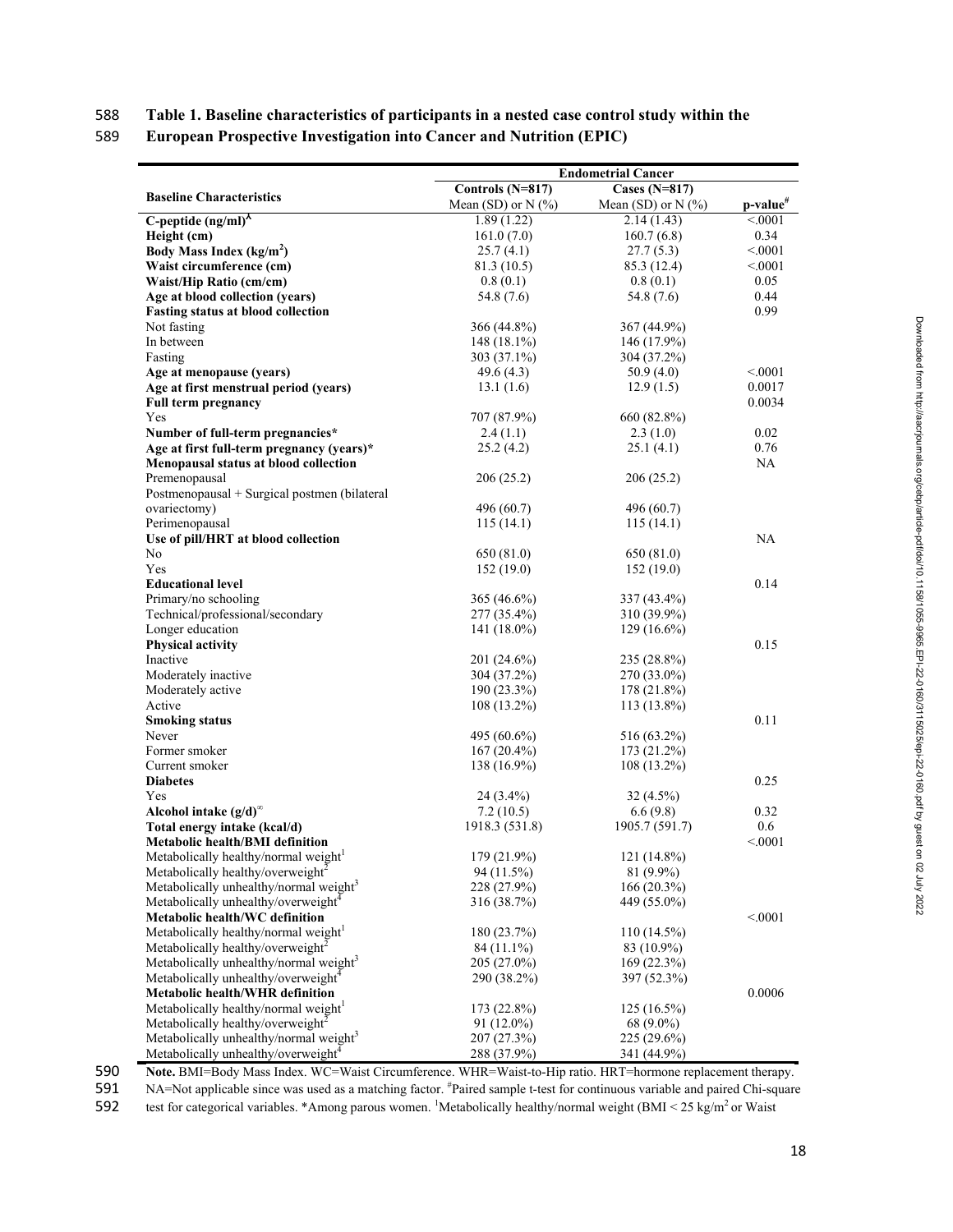- 593 circumference <80 cm or Waist-to-hip ratio <0.8) plus below tertile 1 of C-peptide. <sup>2</sup>Metabolically healthy/overweight (BMI 594  $\geq$  25 kg/m<sup>2</sup>, or Waist circumference  $\geq$ 80 cm or Waist-to-hip ratio  $\geq$ 0.8), plu
- 594 ≥ 25 kg/m<sup>2</sup>, or Waist circumference ≥80 cm or Waist-to-hip ratio ≥0.8), plus below tertile 1 of C-peptide. <sup>3</sup>Metabolically
- unhealthy/normal weight (BMI <  $25 \text{ kg/m}^2$  or Waist circumference <80cm or Waist-to-hip ratio <0.8), plus above tertile 1 of<br>596 C-peptide. "Metabolically unhealthy/overweight (BMI  $\geq$  25 kg/m<sup>2</sup>, or Waist circumferenc
- 596 C-peptide. <sup>4</sup>Metabolically unhealthy/overweight (BMI  $\geq$  25 kg/m<sup>2</sup>, or Waist circumference  $\geq$ 80cm or Waist-to-hip ratio
- 597 ≥0.8), plus above tertile 1 of C-peptide.  $\lambda$  Median (Interquartile range) among controls: 1.57 (1.05 2.32) and cases: 1.75<br>598 (1.16 2.64). <sup>∞</sup> Median (Interquartile range) among controls: 2.5 (0.3 10.8) and
- $(1.16 2.64)$ . <sup>∞</sup> Median (Interquartile range) among controls: 2.5 (0.3 10.8) and cases: 2.1 (0.2 9.3).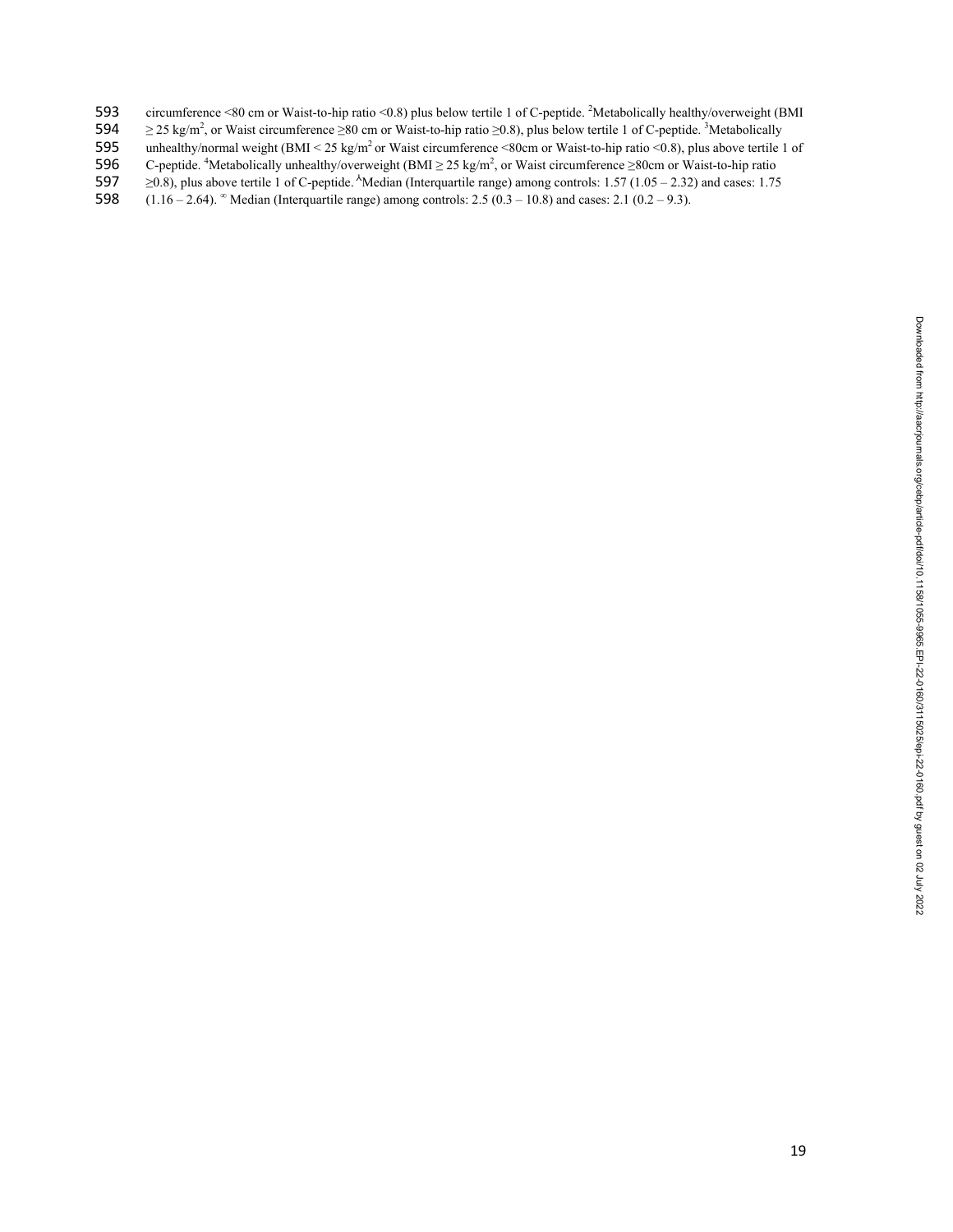|                                           | Metabolic health/BMI definition (N=1634) |                       |                            |                        |                  | Metabolic health/WC definition (N=1518) |                       |                            |                         | Metabolic health/WHR definition (N=1518) |                              |                       |                            |                        |                  |
|-------------------------------------------|------------------------------------------|-----------------------|----------------------------|------------------------|------------------|-----------------------------------------|-----------------------|----------------------------|-------------------------|------------------------------------------|------------------------------|-----------------------|----------------------------|------------------------|------------------|
| <b>Baseline Characteristics</b>           | <b>Metabolically healthy</b>             |                       | Metabolically<br>unhealthy |                        | $\boldsymbol{p}$ | <b>Metabolically healthy</b>            |                       | Metabolically<br>unhealthy |                         | p                                        | <b>Metabolically healthy</b> |                       | Metabolically<br>unhealthy |                        | $\boldsymbol{p}$ |
|                                           | NW <sup>1</sup>                          | OW/OB <sup>2</sup>    | NW <sup>3</sup>            | OW/OB <sup>4</sup>     |                  | NW <sup>1</sup>                         | OW/OB <sup>2</sup>    | $\mathrm{NW}^3$            | OW/OB <sup>4</sup>      |                                          | NW <sup>1</sup>              | OW/OB <sup>2</sup>    | NW <sup>3</sup>            | OW/OB <sup>4</sup>     |                  |
| N                                         | 300                                      | 175                   | 394                        | 765                    |                  | 290                                     | 167                   | 374                        | 687                     |                                          | 298                          | 159                   | 432                        | 629                    |                  |
| Age at blood collection $(y)^a$           | 53.2(8.0)                                | 54.5(6.9)             | 54.6 (7.9)                 | 55.6(7.3)              | < 0.01           | 52.9(7.7)                               | 55.1 (7.6)            | 54.2(8.0)                  | 56.2(7.5)               | < 0.01                                   | 52.9(7.8)                    | 55.3(7.3)             | 54.5(8.0)                  | 56.1(7.5)              | < 001            |
| Fasting status <sup>b</sup>               |                                          |                       |                            |                        | < 0.01           |                                         |                       |                            |                         | < 0.01                                   |                              |                       |                            |                        | < 0.01           |
| Not fasting                               | 73(24.3)                                 | 34(19.4)              | 268(68.0)                  | 358 (46.8)             |                  | 67(23.1)                                | 31(18.6)              | 238 (63.6)                 | 311(45.3)               |                                          | 70(23.5)                     | 28(17.6)              | 277(64.1)                  | 272(43.2)              |                  |
| In between                                | 60(20.0)                                 | 38(21.7)              | 65(16.5)                   | 131(17.1)              |                  | 59(20.3)                                | 30(18.0)              | 58 (15.5)                  | 117(17.0)               |                                          | 62(20.8)                     | 27(17.0)              | 63(14.6)                   | 112(17.8)              |                  |
| Fasting                                   | 167(55.7)                                | 103(58.9)             | 61(15.5)                   | 276(36.1)              |                  | 164(56.6)                               | 106(63.5)             | 78 (20.9)                  | 259 (37.7)              |                                          | 166(55.7)                    | 104(65.4)             | 92(21.3)                   | 245 (39.0)             |                  |
| Age at menopause $(y)^*$                  | 50.4(3.8)                                | 49.7(4.6)             | 50.2(4.0)                  | 50.3(4.3)              | 0.67             | 50.1(3.7)                               | 50.3(4.7)             | 50.1(4.0)                  | 50.5(4.3)               | 0.64                                     | 50.0(4.3)                    | 50.4(4.0)             | 50.2(4.2)                  | 50.5(4.3)              | 0.80             |
| Age at 1 <sup>st</sup> menstrual period   | 13.1(1.6)                                | 12.9(1.8)             | 13.2(1.5)                  | 12.8(1.5)              | 0.007            | 13.1(1.6)                               | 12.9(1.8)             | 13.0(1.5)                  | 12.9(1.6)               | 0.37                                     | 12.9(1.6)                    | 13.1(1.8)             | 12.9(1.6)                  | 13.0(1.6)              | 0.47             |
| $(y)^{a}$                                 |                                          |                       |                            |                        |                  |                                         |                       |                            |                         |                                          |                              |                       |                            |                        |                  |
| Full term pregnancy <sup>b</sup><br>Yes   | 245 (83.6)                               | 143 (83.6)            | 322 (83.4)                 | 657 (87.5)             | 0.17             | 239(85.1)                               | 134 (81.2)            | 298 (82.3)                 | 593 (87.6)              | 0.06                                     | 239 (83.0)                   | 134 (84.8)            | 348 (82.9)                 | 543 (87.7)             | 0.11             |
| Number of full term                       |                                          |                       |                            |                        |                  |                                         |                       |                            |                         |                                          |                              |                       |                            |                        |                  |
| pregnancies* <sup>a</sup>                 | 2.1(0.9)                                 | 2.4(1.0)              | 2.3(1.0)                   | 2.4(1.1)               | < 001            | 2.1(0.8)                                | 2.4(1.1)              | 2.3(1.1)                   | 2.5(1.1)                | < 001                                    | 2.1(0.8)                     | 2.4(1.1)              | 2.4(1.1)                   | 2.4(1.1)               | < 0.01           |
| Age at 1 <sup>st</sup> full term          | 25.5(4.0)                                | 25.2(4.4)             | 25.7(4.5)                  | 24.7(3.9)              | < 0.01           | 25.4(3.9)                               | 25.4(4.5)             | 25.4(4.4)                  | 25.0(3.9)               | 0.37                                     | 25.4(4.0)                    | 25.3(4.3)             | 25.3(4.3)                  | 25.0(4.0)              | 0.58             |
| pregnancy $(v)$ <sup>**</sup>             |                                          |                       |                            |                        |                  |                                         |                       |                            |                         |                                          |                              |                       |                            |                        |                  |
| <b>Educational level</b> <sup>b</sup>     |                                          |                       |                            |                        | < 001            |                                         |                       |                            |                         | < 0.01                                   |                              |                       |                            |                        | < 0.01           |
| Primary/no schooling                      | 95(33.1)                                 | 102(60.7)             | 98(26.2)                   | 407 (55.8)             |                  | 95 (34.7)                               | 97(59.5)              | 110(31.7)                  | 369(56.0)               |                                          | 99(35.1)                     | 93 (60.0)             | 139 (34.6)                 | 340(56.3)              |                  |
| Technical/professional/seconda            | 132(46.0)                                | 43(25.6)              | 167(44.7)                  | 245 (33.6)             |                  | 115(42.0)                               | 47(28.8)              | 135(38.9)                  | 219 (33.2)              |                                          | 118(41.8)                    | 44(28.4)              | 165(41.0)                  | 189 (31.3)             |                  |
| ry                                        |                                          |                       |                            |                        |                  |                                         |                       |                            |                         |                                          |                              |                       |                            |                        |                  |
| Longer education                          | 60(20.9)                                 | 23(13.7)              | 109(29.1)                  | 78 (10.7)              |                  | 64 (23.4)                               | 19(11.7)              | 102(29.4)                  | 71(10.8)                |                                          | 65(23.0)                     | 18(11.6)              | 98 (24.4)                  | 75(12.4)               |                  |
| Physical activity <sup>b</sup>            |                                          |                       |                            |                        | < 0.01           |                                         |                       |                            |                         | < 0.01                                   |                              |                       |                            |                        | < 0.01           |
| Inactive                                  | 58 (19.3)                                | 59 (33.7)<br>64(36.6) | 68 (17.3)                  | 251 (32.8)             |                  | 55 (19.0)                               | 62(37.1)              | 76(20.3)                   | 239 (34.8)              |                                          | 57 (19.1)<br>113 (37.9)      | 60(37.7)              | 99 (22.9)                  | 216 (34.3)             |                  |
| Moderately inactive<br>Moderately active  | 110(36.7)<br>73(24.3)                    | 32(18.3)              | 134(34.0)<br>118 (29.9)    | 266(34.8)<br>145(19.0) |                  | 113(39.0)<br>69(23.8)                   | 59 (35.3)<br>23(13.8) | 134 (35.8)<br>84(22.5)     | 243 (35.4)<br>117(17.0) |                                          | 67(22.5)                     | 59 (37.1)<br>25(15.7) | 150 (34.7)<br>95(22.0)     | 227(36.1)<br>106(16.9) |                  |
| Active                                    | 55 (18.3)                                | 18(10.3)              | 64(16.2)                   | 84(11.0)               |                  | 48 (16.6)                               | 23(13.8)              | 68 (18.2)                  | 76(11.1)                |                                          | 56 (18.8)                    | 15(9.4)               | 78 (18.1)                  | 66(10.5)               |                  |
| Missing                                   | 4(1.3)                                   | 2(1.1)                | 10(2.5)                    | 19(2.5)                |                  | 5(1.7)                                  | 0(0.0)                | 12(3.2)                    | 12(1.7)                 |                                          | 5(1.7)                       | 0(0.0)                | 10(2.3)                    | 14(2.2)                |                  |
| Smoking status <sup>b</sup>               |                                          |                       |                            |                        | < 0.01           |                                         |                       |                            |                         | < 0.01                                   |                              |                       |                            |                        | < 001            |
| Never                                     | 196(65.3)                                | 105(60.0)             | 202(51.3)                  | 508 (66.4)             |                  | 187 (64.5)                              | 107(64.1)             | 182(48.7)                  | 481 (70.0)              |                                          | 194(65.1)                    | 100(62.9)             | 241 (55.8)                 | 422(67.1)              |                  |
| Former smoker                             | 50 (16.7)                                | 36(20.6)              | 109(27.7)                  | 145(19.0)              |                  | 49 (16.9)                               | 34 (20.4)             | 119(31.8)                  | 114(16.6)               |                                          | 55(18.5)                     | 28 (17.6)             | 122(28.2)                  | 111(17.6)              |                  |
| Current smoker                            | 50 (16.7)                                | 28(16.0)              | 72(18.3)                   | 96(12.5)               |                  | 49 (16.9)                               | 25(15.0)              | 63(16.8)                   | 85(12.4)                |                                          | 43 (14.4)                    | 31(19.5)              | 60 (13.9)                  | 88 (14.0)              |                  |
| Unknown                                   | 4(1.3)                                   | 6(3.4)                | 11(2.8)                    | 16(2.1)                |                  | 5(1.7)                                  | 1(0.6)                | 10(2.7)                    | 7(1.0)                  |                                          | 6(2.0)                       | 0(0.0)                | 9(2.1)                     | 8(1.3)                 |                  |
| <b>Diabetes</b> <sup>b</sup>              |                                          |                       |                            |                        | < 0.01           |                                         |                       |                            |                         | < 001                                    |                              |                       |                            |                        | < 0.01           |
| Yes                                       | 5(1.9)                                   | 5(3.1)                | 5(1.5)                     | 41(6.2)                |                  | 5(2.0)                                  | 5(3.3)                | 3(1.0)                     | 42(7.0)                 |                                          | 4(1.5)                       | 6(4.1)                | 4(1.1)                     | 41 $(7.3)$             |                  |
| Alcohol intake $(g/d)^{ac}$               | 8.0(11.3)                                | 7.1(10.4)             | 8.6(11.2)                  | 5.6(8.9)               | < 0.01           | 8.1(11.4)                               | 7.7(10.6)             | 8.7(10.8)                  | 6.0(9.7)                | < 001                                    | 7.5(10.5)                    | 8.8(12.1)             | 7.5(10.5)                  | 6.6(9.9)               | 0.10             |
|                                           | 2023.2                                   | 1965.9                | 1892.0                     | 1866.2                 |                  | 2044.8                                  | 1963.9                | 1917.7                     | 1897.0                  |                                          | 2039.0                       | 1970.7                | 1888.7                     | 1915.1                 |                  |
| Total energy intake (kcal/d) <sup>a</sup> | (566.6)                                  | (519.5)               | (535.1)                    | (577.7)                | < 0.01           | (555.4)                                 | (532.9)               | (527.7)                    | (590.6)                 | 0.002                                    | (554.2)                      | (535.4)               | (500.2)                    | (611.9)                | 0.002            |
| C-peptide $(ng/ml)^{a\lambda}$            | 0.9(0.3)                                 | 1.0(0.3)              | 2.2(1.2)                   | 2.6(1.4)               | < 0.01           | 0.9(0.3)                                | 1.0(0.3)              | 2.1(1.0)                   | 2.6(1.5)                | < 001                                    | 0.9(0.3)                     | 1.0(0.3)              | 2.2(1.1)                   | 2.6(1.5)               | < 001            |
| Height $(cm)^a$                           | 161.8                                    | 159.1                 | 163.5                      | 159.5                  | < 0.01           | 160.9                                   | 160.1                 | 161.9                      | 159.5                   | < 0.01                                   | 161.5                        | 158.9                 | 161.7                      | 159.4                  | < 0.01           |
|                                           | (6.8)                                    | (7.0)                 | (6.4)                      | (6.7)                  |                  | (7.2)                                   | (6.5)                 | (6.5)                      | (6.7)                   |                                          | (6.9)                        | (6.6)                 | (6.5)                      | (6.7)                  |                  |
| Body Mass Index $(kg/m2)a$                | 22.3(1.7)                                | 27.9(2.7)             | 22.8(1.5)                  | 30.1(4.4)              | < 0.01           | 22.6(2.1)                               | 27.4(3.2)             | 23.7(2.3)                  | 30.1(4.7)               | < 001                                    | 23.6(3.0)                    | 25.9(3.6)             | 25.5(4.1)                  | 29.5(5.0)              | < 001            |
| Waist circumference (cm) <sup>a</sup>     | 73.0(5.5)                                | 85.4(7.5)             | 75.4 (6.0)                 | 90.7<br>(10.8)         | < 0.01           | 72.2(4.5)                               | 86.7(6.2)             | 74.1 (4.4)                 | 92.2(9.7)               | < 001                                    | 73.8(6.4)                    | 84.4(8.3)             | 77.2(7.7)                  | 91.7<br>(10.6)         | $<000$<br>-1     |
| Waist/Hip Ratio $(cm/cm)^{a}$             | 0.76                                     | 0.81                  | 0.78                       | 0.83                   | < 0.01           | 0.75                                    | 0.83                  | 0.76                       | 0.84                    | < 0.01                                   | 0.74                         | 0.85                  | 0.75                       | 0.86                   | $<000$           |
|                                           | (0.06)                                   | (0.07)                | (0.06)                     | (0.07)                 |                  | (0.05)                                  | (0.07)                | (0.05)                     | (0.06)                  |                                          | (0.03)                       | (0.06)                | (0.03)                     | (0.05)                 | -1               |

**Table 2. Baseline characteristics of control group participants by metabolic health (hyperinsulinaemia) – defined body size phenotypes using anthropometric cutpoints in the European Prospective Investigation into Cancer and Nutrition (EPIC).** 

Note. <sup>a</sup>Mean (SD).  ${}^{\text{b}}$ N (%). \*Among parous women. NW=Normal weight. OW/OB=Overweight and obesity.. <sup>1</sup>Metabolically healthy/normal weight (BMI < 25 kg/m<sup>2</sup> or Waist circumference <80 cm or Waist-to-hip ratio <0.8) p tertile 1 of C-peptide. <sup>2</sup>Metabolically healthy/overweight (BMI ≥ 25 kg/m<sup>2</sup>, or Waist circumference ≥80 cm or Waist-to-hip ratio ≥0.8), plus below tertile 1 of C-peptide. <sup>3</sup>Metabolically unhealthy/normal weight (BMI <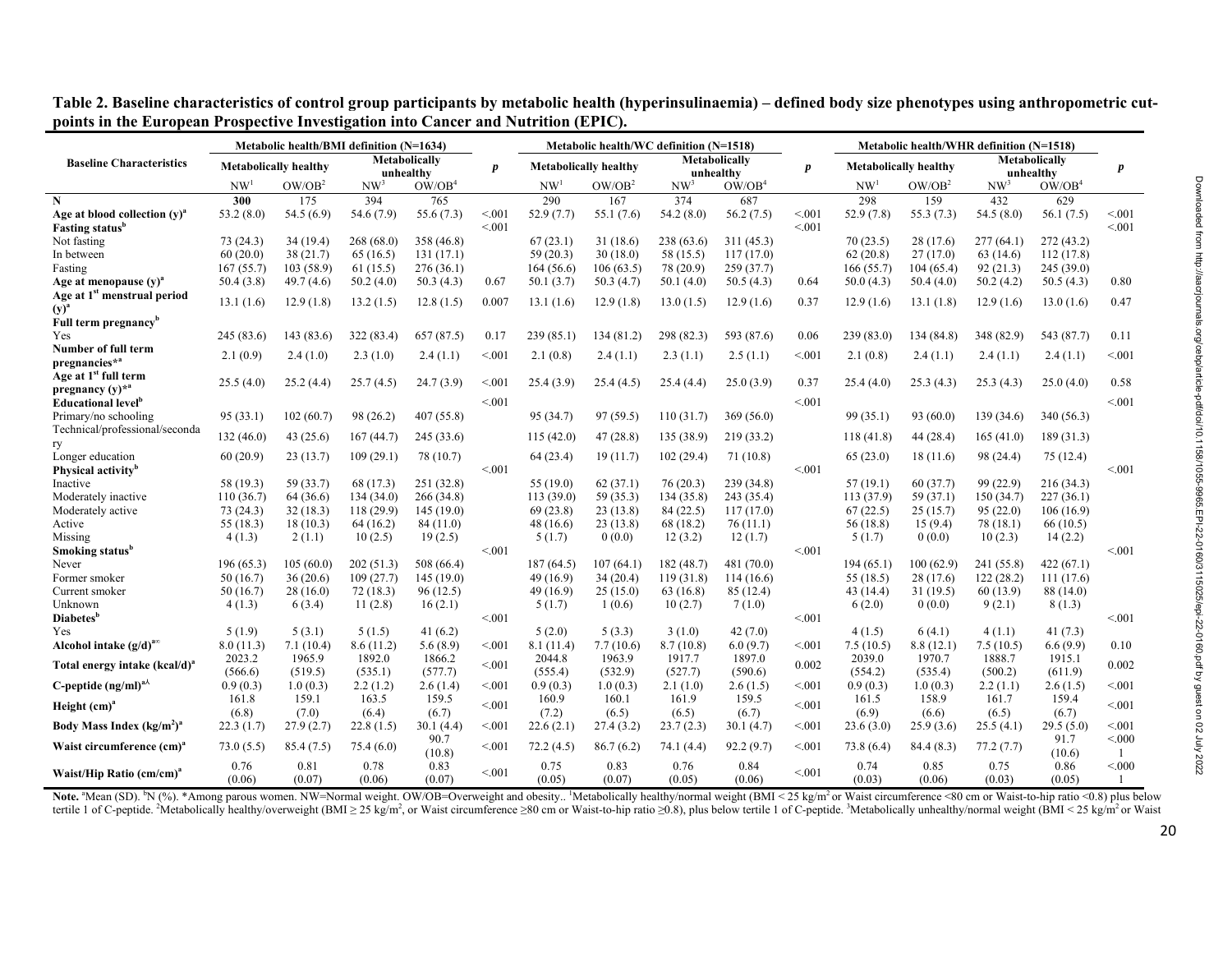circumference <80cm or Waist-to-hip ratio <0.8), plus above tertile 1 of C-peptide. 4Metabolically unhealthy/overweight (BMI ≥ 25 kg/m<sup>2</sup>, or Waist circumference ≥80cm or Waist-to-hip ratio ≥0.8), plus above tertile 1 of  $\lambda$ Median (Interquartile range) among controls: 1.57 (1.05 – 2.32) and cases: 1.75 (1.16 – 2.64). <sup>∞</sup> Median (Interquartile range) among controls: 2.5 (0.3 – 10.8) and cases: 2.1 (0.2 – 9.3).